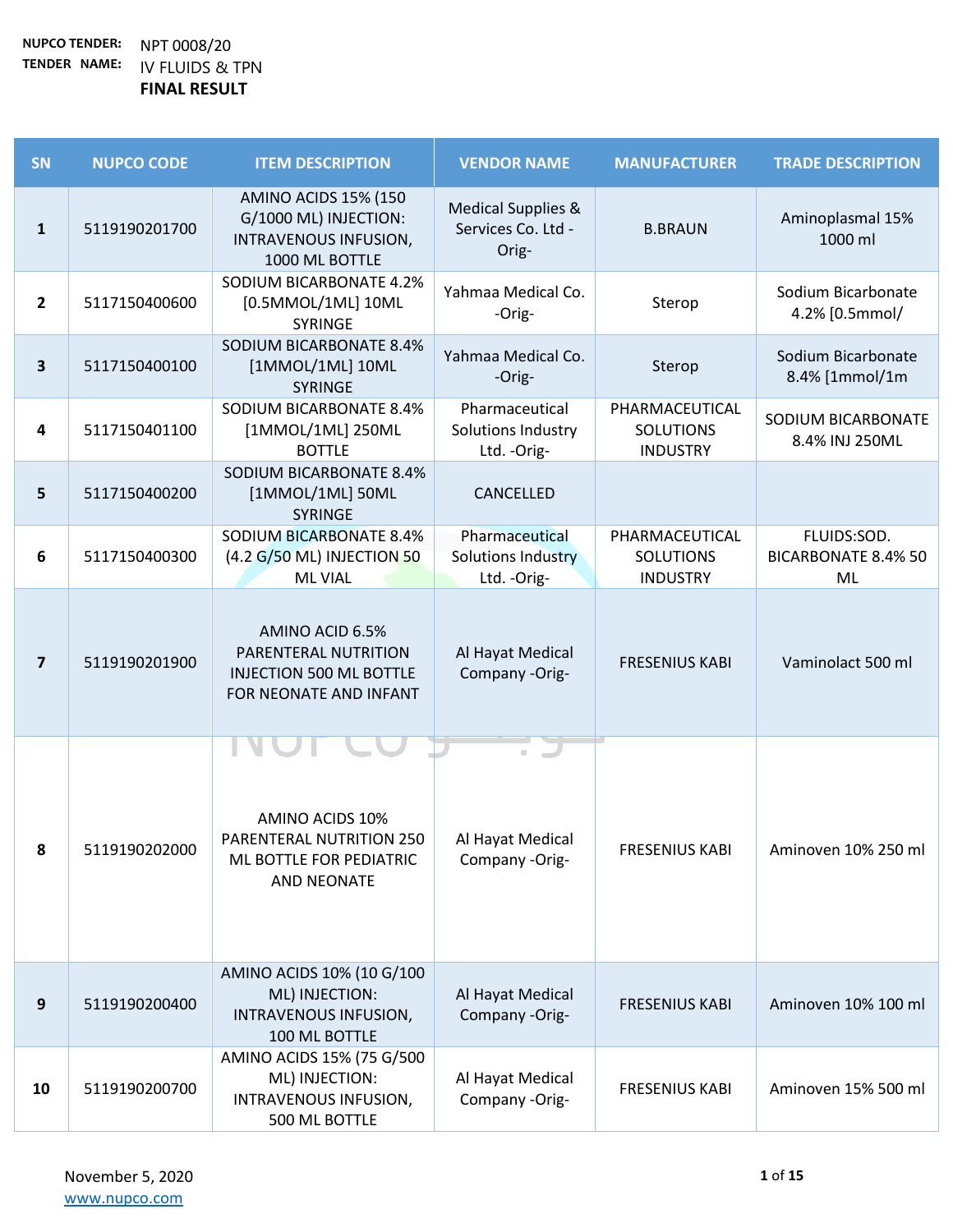| SN | <b>NUPCO CODE</b> | <b>ITEM DESCRIPTION</b>                                                                                     | <b>VENDOR NAME</b>                                      | <b>MANUFACTURER</b>                                   | <b>TRADE DESCRIPTION</b>                       |
|----|-------------------|-------------------------------------------------------------------------------------------------------------|---------------------------------------------------------|-------------------------------------------------------|------------------------------------------------|
| 11 | 5119160201800     | <b>BALANCED SALT STERILE</b><br>SOLUTION FOR IRRIGATION<br>500 ML BOTTLE<br>(PRESERVATIVE FREE)             | Pharmaceutical<br>Solutions Industry<br>Ltd. - Orig-    | PHARMACEUTICAL<br><b>SOLUTIONS</b><br><b>INDUSTRY</b> | <b>Balance Salt Solution</b><br>500 ml         |
| 12 | 5118240100000     | <b>CALCIUM CHLORIDE</b><br>DIHYDRATE 10% (1 G/10 ML,<br>6.8 MMOL/10 ML CALCIUM)<br>INJECTION, 10 ML SYRINGE | <b>Faisal Musaed El</b><br>Seif-Orig-                   | <b>MARTINDALE</b><br>PHARMA                           | <b>CALCIUM CHLORIDE</b><br>10% (10 ML) PFS     |
| 13 | 5118240100100     | <b>CALCIUM CHLORIDE</b><br>DIHYDRATE 10% (1 G/10 ML,<br>6.8 MMOL/10 ML CALCIUM)<br>INJECTION, 10 ML VIAL    | Pharmaceutical<br>Solutions Industry<br>Ltd. - Orig-    | PHARMACEUTICAL<br><b>SOLUTIONS</b><br><b>INDUSTRY</b> | Calcium Chloride 10%<br>10 ml Plastic Amp      |
| 14 | 5118240300000     | <b>CALCIUM GLUCONATE</b><br>MONOHYDRATE 10% (1 G/10<br>ML, 2.2 MMOL/10 ML)<br>INJECTION, 10 ML AMPOULE      | Pharmaceutical<br>Solutions Industry<br>Ltd. - Orig-    | PHARMACEUTICAL<br><b>SOLUTIONS</b><br><b>INDUSTRY</b> | CALCIUM GLUCONATE<br>10% 10 ML Plastic Amp     |
| 15 | 5119191500100     | CALCIUM GLUCONATE 100<br>MG/ML (10%) SOLUTION<br>FOR INJECTION 50ML                                         | CANCELLED                                               |                                                       |                                                |
| 16 | 5119191500200     | CALCIUM GLUCONATE 100<br>MG/ML (10%) SOLUTION<br>FOR INJECTION 100ML                                        | <b>NO QUOTE</b>                                         |                                                       |                                                |
| 17 | 5119191500300     | CALCIUM GLUCONATE 100<br>MG/ML (10%) SOLUTION<br>FOR INJECTION 250ML                                        | <b>NO QUOTE</b>                                         |                                                       |                                                |
| 18 | 5112230100400     | <b>CARDIOPLEGIC SOLUTION</b><br>1000ML BAG                                                                  | Arabian Health Care<br>Supply Company -<br>Orig-        | Baxter                                                | CARDIOPLEGIC<br><b>SOLUTION FOR</b><br>CARDIAC |
| 19 | 5119160300900     | <b>CENTRAL PARENTERAL</b><br><b>NUTRITION WITH</b><br>ELECTROLYTES 1000ML BAG                               | <b>Arabian Health Care</b><br>Supply Company -<br>Orig- | <b>BAXTER</b>                                         | OLIMEL N9E-1000ML<br><b>ENGLISH</b>            |
| 20 | 5119160301000     | <b>CENTRAL PARENTERAL</b><br><b>NUTRITION WITH</b><br>ELECTROLYTES 2000ML BAG                               | Arabian Health Care<br>Supply Company -<br>Orig-        | <b>BAXTER</b>                                         | OLIMEL N9E-2000ML<br><b>ENGLISH</b>            |
| 21 | 5119160301100     | <b>CENTRAL PARENTERAL</b><br><b>NUTRITION WITH</b><br>ELECTROLYTES 500ML BAG<br><b>FOR PEDIATRIC</b>        | Arabian Health Care<br><b>Supply Company -</b><br>Orig- | <b>BAXTER</b>                                         | NUMETA G16%E-<br>500ML (SAUDIARABIA)           |
| 22 | 5146160500000     | CHROMIUM 4MCG/ML<br><b>INJECTION 10ML VIAL</b>                                                              | CANCELLED                                               |                                                       |                                                |
| 23 | 5119160600000     | COPPER 0.4 MG/ML<br><b>INJECTION 10 ML VIAL</b>                                                             | CANCELLED                                               |                                                       |                                                |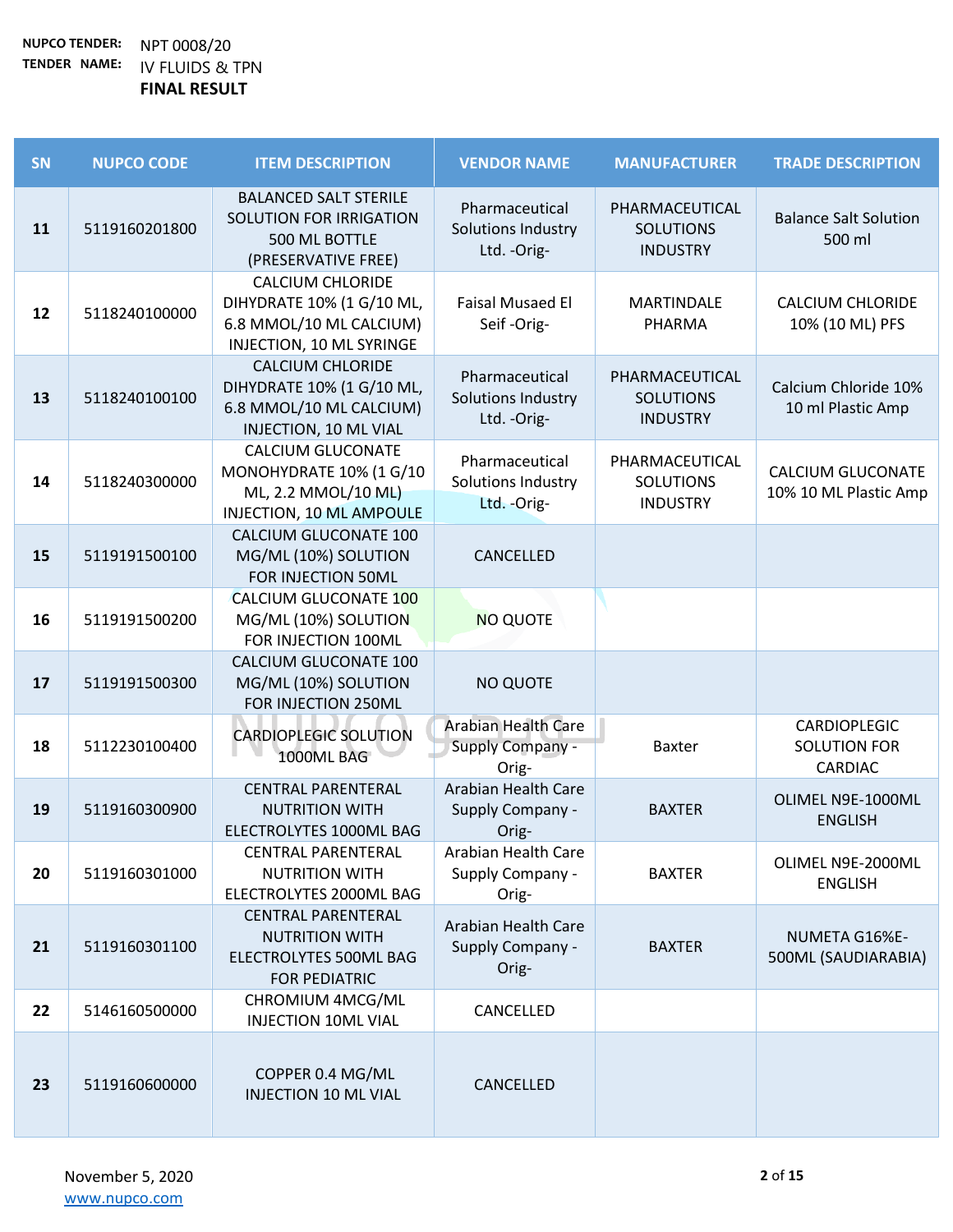| SN | <b>NUPCO CODE</b> | <b>ITEM DESCRIPTION</b>                                                                                                                           | <b>VENDOR NAME</b>                                      | <b>MANUFACTURER</b>                                   | <b>TRADE DESCRIPTION</b>                              |
|----|-------------------|---------------------------------------------------------------------------------------------------------------------------------------------------|---------------------------------------------------------|-------------------------------------------------------|-------------------------------------------------------|
| 24 | 5119160101000     | <b>FLUIDS: DEXTROSE</b><br>SOLUTION 10% + 0.225%<br>NORMAL SALINE STERILE<br>SOLUTION, IN 250 ML,<br>BOTTLE OR BAG, WITHOUT<br><b>IV SET</b>      | Pharmaceutical<br>Solutions Industry<br>Ltd. - Orig-    | PHARMACEUTICAL<br><b>SOLUTIONS</b><br><b>INDUSTRY</b> | DEXTROSE 10% +<br>0.225% N S 250 ml P<br><b>Bag</b>   |
| 25 | 5119160101700     | SODIUM CHLORIDE 0.45%<br>(19 MMOL/250 ML, 1.125<br>G/250 ML) + DEXTROSE 10%<br>(25 G/250 ML) INJECTION:<br>INTRAVENOUS INFUSION,<br>250 ML BOTTLE | Pharmaceutical<br>Solutions Industry<br>Ltd. - Orig-    | PHARMACEUTICAL<br><b>SOLUTIONS</b><br><b>INDUSTRY</b> | Dextrose 10% in<br>N.S.0.45% 250 ml P.Bag             |
| 26 | 5119160104000     | DEXTROSE 10% (50 G/500<br>ML) INJECTION:<br>INTRAVENOUS INFUSION,<br><b>1000 ML BAG</b>                                                           | <b>Baxter Company</b><br>Limited -Orig-                 | <b>BAXTER COMPANY</b><br>LIMITED                      | <b>DEXTROSE 10</b><br>%SOLUTION I.V. INFU.<br>1000ML  |
| 27 | 5119160101600     | <b>FLUIDS: DEXTROSE STERILE</b><br><b>SOLUTION 10 % FOR</b><br>INJECTION, 250 ML, BOTTLE<br>ORBAG.                                                | <b>Baxter Company</b><br>Limited -Orig-                 | <b>BAXTER COMPANY</b><br><b>LIMITED</b>               | <b>DEXTROSE 10%</b><br>SOLUTION I.V. INFU.<br>250 ML  |
| 27 | 5119160101600     | <b>FLUIDS: DEXTROSE STERILE</b><br><b>SOLUTION 10 % FOR</b><br>INJECTION, 250 ML, BOTTLE<br>ORBAG.                                                | Pharmaceutical<br>Solutions Industry<br>Ltd. - Orig-    | PHARMACEUTICAL<br><b>SOLUTIONS</b><br><b>INDUSTRY</b> | DEXTROSE 10 % 250 ml<br>P. Bag                        |
| 28 | 5119160100800     | DEXTROSE 10% (50 G/500<br>ML) INJECTION:<br>INTRAVENOUS INFUSION,<br>500 ML BAG                                                                   | <b>ZIMMO TRADING</b><br>Company LTD -Orig-              | KUWAIT SAUDI CO.                                      | Dextrose 10% W/V IV<br>infusion Bp                    |
| 28 | 5119160100800     | DEXTROSE 10% (50 G/500<br>ML) INJECTION:<br>INTRAVENOUS INFUSION,<br>500 ML BAG                                                                   | Pharmaceutical<br>Solutions Industry<br>Ltd. - Orig-    | PHARMACEUTICAL<br><b>SOLUTIONS</b><br><b>INDUSTRY</b> | <b>DEXTROSE 10% 500</b><br>ML P. bottle               |
| 28 | 5119160100800     | DEXTROSE 10% (50 G/500<br>ML) INJECTION:<br>INTRAVENOUS INFUSION,<br>500 ML BAG                                                                   | <b>Baxter Company</b><br>Limited -Orig-                 | <b>BAXTER COMPANY</b><br><b>LIMITED</b>               | <b>DEXTROSE 10 %</b><br>SOLUTION I.V. INFU.<br>500 ML |
| 29 | 5119160100700     | DEXTROSE 25% (62.5 G/250<br>ML) INJECTION:<br>INTRAVENOUS INFUSION,<br>250 ML BOTTLE                                                              | Pharmaceutical<br>Solutions Industry<br>Ltd. - Orig-    | PHARMACEUTICAL<br><b>SOLUTIONS</b><br><b>INDUSTRY</b> | Dextrose 25% 250 ml<br><b>Plastic Bag</b>             |
| 30 | 5119160207200     | DEXTROSE 5 % IN 100 ML<br>MINIBAG PLUS                                                                                                            | Arabian Health Care<br><b>Supply Company -</b><br>Orig- | <b>Baxter</b>                                         | 5% DEX INJ, USP, 100<br><b>MLIN MIN</b>               |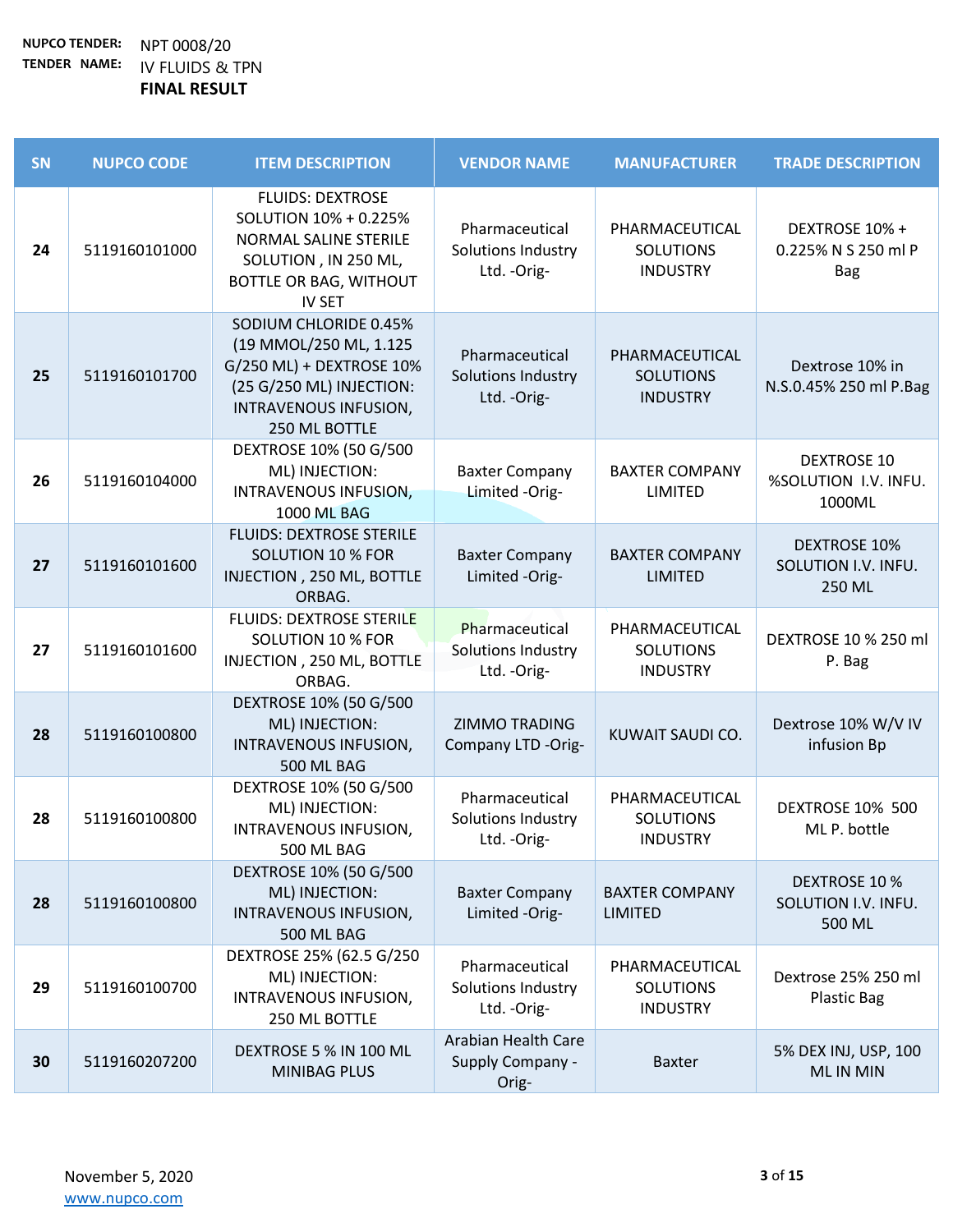| SN | <b>NUPCO CODE</b> | <b>ITEM DESCRIPTION</b>                                                                                                                             | <b>VENDOR NAME</b>                                          | <b>MANUFACTURER</b>                                   | <b>TRADE DESCRIPTION</b>                                 |
|----|-------------------|-----------------------------------------------------------------------------------------------------------------------------------------------------|-------------------------------------------------------------|-------------------------------------------------------|----------------------------------------------------------|
| 31 | 5119160208000     | DEXTROSE 5 % IN 50ML<br><b>MINIBAG PLUS</b>                                                                                                         | Arabian Health Care<br>Supply Company -<br>Orig-            | <b>Baxter</b>                                         | 5% DEX INJ, USP, 50ML<br>IN MINI-                        |
| 32 | 5119170402100     | <b>DEXTROSE 5% RINGER</b><br>LACTATE 1000ML BOTTLE                                                                                                  | Pharmaceutical<br>Solutions Industry<br>Ltd. - Orig-        | PHARMACEUTICAL<br><b>SOLUTIONS</b><br><b>INDUSTRY</b> | DEXTROSE 5% R.L.<br>1000 ML Bag                          |
| 33 | 5119170402000     | <b>FLUIDS: DEXTROSE 5%</b><br>RINGER LACTATE 500 ML<br><b>BOTTLE</b>                                                                                | Pharmaceutical<br>Solutions Industry<br>Ltd. - Orig-        | PHARMACEUTICAL<br><b>SOLUTIONS</b><br><b>INDUSTRY</b> | Dextrose 5% R.L. 500<br>ml P.Bottle                      |
| 34 | 5119160102900     | <b>DEXTROSE 5% SODIUM</b><br>CHLORIDE 0.225% INJ<br>1000ML BAG                                                                                      | <b>Baxter Company</b><br>Limited -Orig-                     | <b>BAXTER COMPANY</b><br><b>LIMITED</b>               | <b>DEXTROSE</b><br>5%&SOD.CHL.0.2%I.V.<br><b>INFU 10</b> |
| 35 | 5119160102100     | <b>FLUIDS: DEXTROSE</b><br>SOLUTION 5% + 1/4 (0.225%)<br><b>NORMAL SALINE STERILE</b><br>SOLUTION, 250 ML BOTTLE<br>OR BAG, WITHOUT IV SET          | Pharmaceutical<br><b>Solutions Industry</b><br>Ltd. - Orig- | PHARMACEUTICAL<br><b>SOLUTIONS</b><br><b>INDUSTRY</b> | Dextrose<br>5%+N.S.0.225% 250 ml<br><b>Bag</b>           |
| 36 | 5119160100300     | SODIUM CHLORIDE 0.225%<br>(19.2 MMOL/500 ML, 1.125<br>G/500 ML) + DEXTROSE 5%<br>(25 G/500 ML) INJECTION:<br>INTRAVENOUS INFUSION,<br>500 ML BOTTLE | <b>ZIMMO TRADING</b><br><b>ESTABLISHMENT -</b><br>Orig-     | KUWAIT SAUDI CO.                                      | Sodium Chloride<br>0.225% + Dextrose 5%                  |
| 36 | 5119160100300     | SODIUM CHLORIDE 0.225%<br>(19.2 MMOL/500 ML, 1.125<br>G/500 ML) + DEXTROSE 5%<br>(25 G/500 ML) INJECTION:<br>INTRAVENOUS INFUSION,<br>500 ML BOTTLE | Pharmaceutical<br>Solutions Industry<br>Ltd. - Orig-        | PHARMACEUTICAL<br><b>SOLUTIONS</b><br><b>INDUSTRY</b> | Dextrose<br>5%+N.S.0.225% 500 ml<br>P.Bottle             |
| 37 | 5119160102500     | <b>DEXTROSE 5% SODIUM</b><br>CHLORIDE 0.45%<br><b>INTRAVENOUS INFUSION</b><br>1000 ML BAG                                                           | <b>Baxter Company</b><br>Limited -Orig-                     | <b>BAXTER COMPANY</b><br><b>LIMITED</b>               | <b>DEXTROSE</b><br>5%&SOD.CHL.0.45%<br><b>I.V.INF.10</b> |
| 38 | 5119160101300     | <b>FLUIDS: DEXTROSE</b><br>SOLUTION 5% + SODIUM<br>CHLORIDE 0.45%, 250 ML,<br>BOTTLE OR BAG, WITHOUT<br><b>IV SET</b>                               | Pharmaceutical<br>Solutions Industry<br>Ltd. - Orig-        | PHARMACEUTICAL<br><b>SOLUTIONS</b><br><b>INDUSTRY</b> | Dextrose<br>5%+N.S.0.45% 250 ml<br><b>Bag</b>            |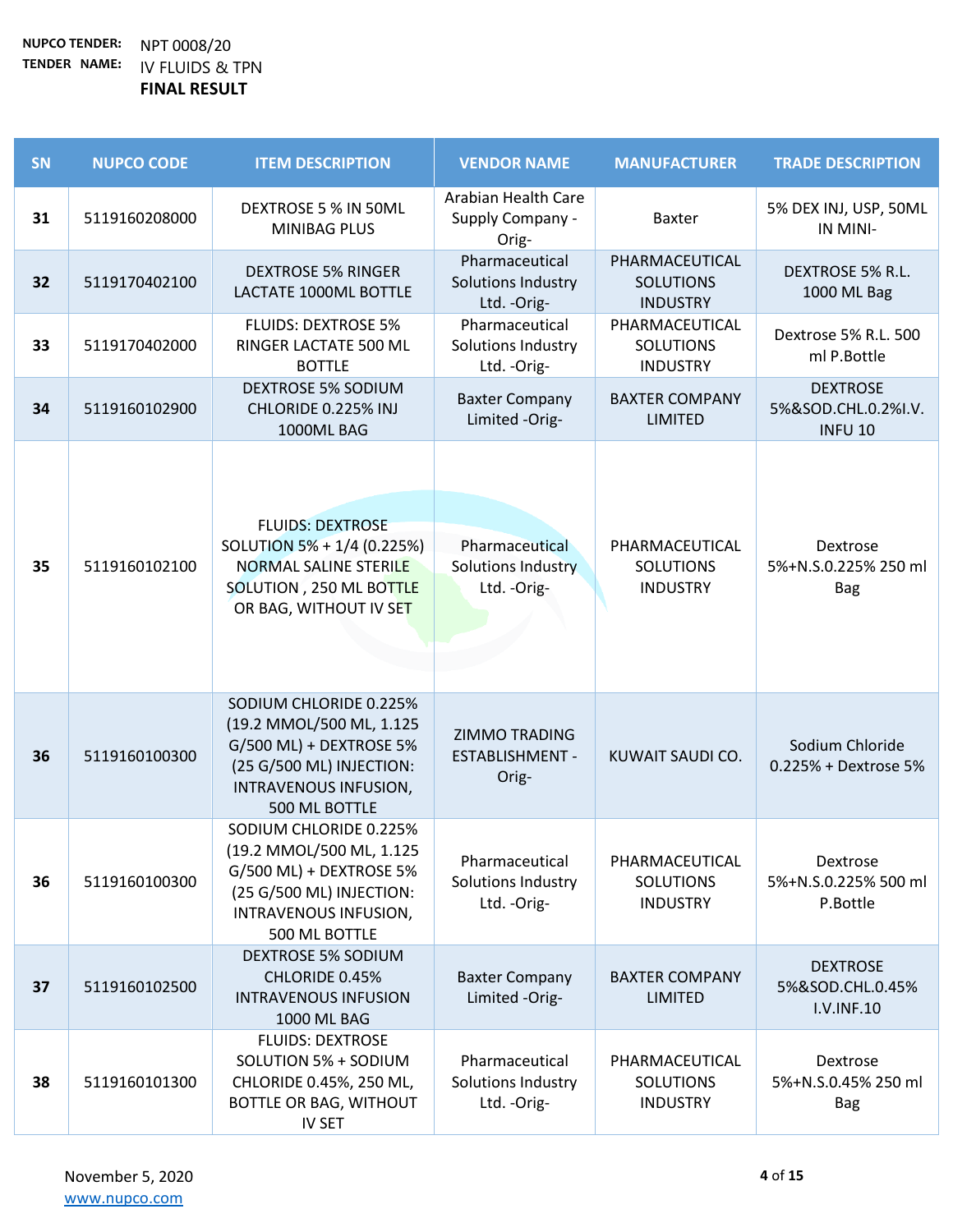| <b>SN</b> | <b>NUPCO CODE</b> | <b>ITEM DESCRIPTION</b>                                                                                                                           | <b>VENDOR NAME</b>                                          | <b>MANUFACTURER</b>                                             | <b>TRADE DESCRIPTION</b>                                  |
|-----------|-------------------|---------------------------------------------------------------------------------------------------------------------------------------------------|-------------------------------------------------------------|-----------------------------------------------------------------|-----------------------------------------------------------|
| 39        | 5119160100200     | SODIUM CHLORIDE 0.45%<br>(38 MMOL/500 ML, 2.25<br>G/500 ML) + DEXTROSE 5%<br>(25 G/500 ML) INJECTION:<br>INTRAVENOUS INFUSION,<br>500 ML BOTTLE   | <b>ZIMMO TRADING</b><br><b>ESTABLISHMENT -</b><br>Orig-     | KUWAIT SAUDI CO.                                                | Sodium Chloride 0.45%<br>+ Dextrose 5%                    |
| 39        | 5119160100200     | SODIUM CHLORIDE 0.45%<br>(38 MMOL/500 ML, 2.25<br>$G/500$ ML) + DEXTROSE 5%<br>(25 G/500 ML) INJECTION:<br>INTRAVENOUS INFUSION,<br>500 ML BOTTLE | Pharmaceutical<br><b>Solutions Industry</b><br>Ltd. - Orig- | PHARMACEUTICAL<br><b>SOLUTIONS</b><br><b>INDUSTRY</b>           | Dextrose<br>5%+N.S.0.45% 500 ml<br><b>Bottle</b>          |
| 39        | 5119160100200     | SODIUM CHLORIDE 0.45%<br>(38 MMOL/500 ML, 2.25<br>G/500 ML) + DEXTROSE 5%<br>(25 G/500 ML) INJECTION:<br>INTRAVENOUS INFUSION,<br>500 ML BOTTLE   | AlRazi<br>pharmaceutical<br>industry -Orig-                 | <b>ALRAZI PHARMA</b><br><b>INDUSTRIES</b><br><b>FACTORY CO.</b> | <b>5%DEXTROSE AND</b><br>0.45% SOD. CHL INJ<br><b>USP</b> |
| 40        | 5119160102600     | <b>DEXTROSE 5% SODIUM</b><br>CHLORIDE 0.9%<br><b>INTRAVENOUS INFUSION</b><br>1000 ML BAG                                                          | <b>Baxter Company</b><br>Limited -Orig-                     | <b>BAXTER COMPANY</b><br>LIMITED                                | <b>DEXTROSE</b><br>5%&SOD.CHL. 0.9% I.V.<br><b>INF10</b>  |
| 41        | 5119160101400     | <b>FLUIDS: DEXTROSE</b><br><b>SOLUTION 5% IN NORMAL</b><br>SALINE, 250 ML, BOTTLE OR<br><b>BAG, WITHOUT IV SET</b>                                | Pharmaceutical<br>Solutions Industry<br>Ltd. - Orig-        | PHARMACEUTICAL<br><b>SOLUTIONS</b><br><b>INDUSTRY</b>           | Dextrose 5%+N.S.0.9%<br>250 ml Bag                        |
| 42        | 5119160100100     | SODIUM CHLORIDE 0.9% (77<br>MMOL/500 ML, 4.5 G/500<br>ML) + DEXTROSE 5% (25<br>G/500 ML) INJECTION:<br>INTRAVENOUS INFUSION,<br>500 ML BAG        | <b>Baxter Company</b><br>Limited -Orig-                     | <b>BAXTER COMPANY</b><br><b>LIMITED</b>                         | <b>DEXTROSE</b><br>5%&SOD.CHL. 0.9%I.V.<br><b>INF. 5</b>  |
| 43        | 5119160102000     | <b>FLUIDS: DEXTROSE 5%</b><br><b>WATER [1000 ML BAG]</b>                                                                                          | <b>Baxter Company</b><br>Limited -Orig-                     | <b>BAXTER COMPANY</b><br><b>LIMITED</b>                         | <b>FLUIDS: DEXTROSE 5%</b><br><b>WATER [1000 ML BAG]</b>  |
| 44        | 5119160100500     | DEXTROSE 5% (5 G/100 ML)<br><b>INJECTION: INTRAVENOUS</b><br>INFUSION, 100 ML BAG                                                                 | Pharmaceutical<br>Solutions Industry<br>Ltd. - Orig-        | PHARMACEUTICAL<br><b>SOLUTIONS</b><br><b>INDUSTRY</b>           | Dextrose 5% 100 ml<br><b>Bag</b>                          |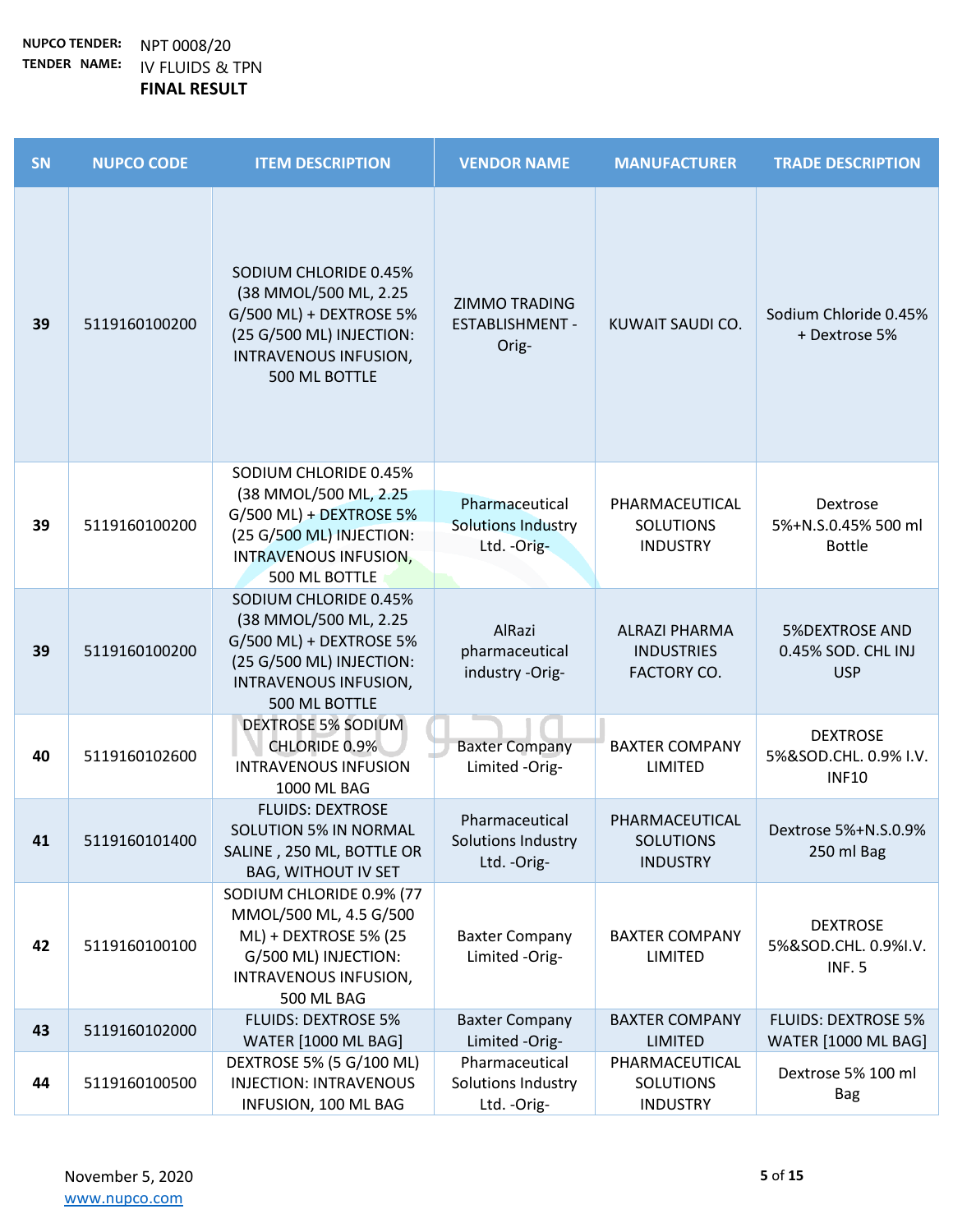| SN | <b>NUPCO CODE</b> | <b>ITEM DESCRIPTION</b>                                                                      | <b>VENDOR NAME</b>                                      | <b>MANUFACTURER</b>                                             | <b>TRADE DESCRIPTION</b>                                     |
|----|-------------------|----------------------------------------------------------------------------------------------|---------------------------------------------------------|-----------------------------------------------------------------|--------------------------------------------------------------|
| 44 | 5119160100500     | DEXTROSE 5% (5 G/100 ML)<br><b>INJECTION: INTRAVENOUS</b><br>INFUSION, 100 ML BAG            | <b>Baxter Company</b><br>Limited -Orig-                 | <b>BAXTER COMPANY</b><br><b>LIMITED</b>                         | <b>DEXTROSE 5%</b><br>SOLUTION FOR I.V. 100<br><b>ML BAG</b> |
| 45 | 5119160103200     | <b>DEXTROSE 5% WATER</b><br><b>INTRAVENOUS INFUSION 25</b><br>ML BAG                         | CANCELLED                                               |                                                                 |                                                              |
| 46 | 5119160100900     | DEXTROSE 5% (12.5 G/250<br>ML) INJECTION:<br>INTRAVENOUS INFUSION,<br>250 ML BOTTLE          | AlRazi<br>pharmaceutical<br>industry -Orig-             | <b>ALRAZI PHARMA</b><br><b>ANDUSTRIES</b><br><b>FACTORY CO.</b> | <b>DEXTROSE INJECTION</b><br>250 ML                          |
| 47 | 5119160700100     | <b>DEXTROSE 5% WATER</b><br><b>INTRAVENOUS INFUSION 50</b><br><b>ML VIAL</b>                 | Arabian Health Care<br>Supply Company -<br>Orig-        | <b>Baxter</b>                                                   | 5% DEXTROSE INJ USP<br>50 ML Bag Alt                         |
| 48 | 5119160100000     | DEXTROSE 5% (25 G/500 ML)<br><b>INJECTION: INTRAVENOUS</b><br>INFUSION, 500 ML BAG           | AlRazi<br>pharmaceutical<br>industry -Orig              | <b>ALRAZI PHARMA</b><br><b>INDUSTRIES</b><br><b>FACTORY CO</b>  | 5%W/V DEXTROSE<br><b>INJECTION 500ML</b>                     |
| 48 | 5119160100000     | DEXTROSE 5% (25 G/500 ML)<br><b>INJECTION: INTRAVENOUS</b><br>INFUSION, 500 ML BAG           | <b>ZIMMO TRADING</b><br>Company LTD -Orig-              | KUWAIT SAUDI CO.                                                | Dextrose 5% W/V IV<br>infusion Bp                            |
| 48 | 5119160100000     | DEXTROSE 5% (25 G/500 ML)<br><b>INJECTION: INTRAVENOUS</b><br>INFUSION, 500 ML BAG           | <b>Baxter Company</b><br>Limited -Orig-                 | <b>BAXTER COMPANY</b><br><b>LIMITED</b>                         | <b>DEXTROSE 5% IV</b><br><b>INFUSION 500ML</b>               |
| 49 | 5119160100400     | DEXTROSE 5% (2.5 G/50 ML)<br><b>INJECTION: INTRAVENOUS</b><br>INFUSION, 50 ML BAG            | <b>Baxter Company</b><br>Limited -Orig-                 | <b>BAXTER COMPANY</b><br>LIMITED                                | <b>DEXTROSE 5%</b><br>SOLUTION FOR I.V.50<br>ML BAG          |
| 50 | 5119160101100     | <b>DEXTROSE 50% INJECTION</b><br><b>IN SYRINGE</b>                                           | CANCELLED                                               |                                                                 |                                                              |
| 51 | 5119160100600     | DEXTROSE 50% (25 G/50 ML)<br><b>INJECTION: INTRAVENOUS</b><br><b>INFUSION, 50 ML AMPOULE</b> | Pharmaceutical<br>Solutions Industry<br>Ltd. - Orig-    | PHARMACEUTICAL<br><b>SOLUTIONS</b><br><b>INDUSTRY</b>           | Dextrose 50% 50 ml<br>Vial                                   |
| 52 | 5119160101500     | DEXTROSE 50% (250 G/500<br>ML) INJECTION:<br>INTRAVENOUS INFUSION,<br>500 ML BOTTLE          | Pharmaceutical<br>Solutions Industry<br>Ltd. - Orig-    | PHARMACEUTICAL<br><b>SOLUTIONS</b><br><b>INDUSTRY</b>           | Dextrose 50% 500 ml<br>P. Bottle                             |
| 53 | 5119160102400     | DEXTROSE 70% IV 2000ML<br><b>BAG</b>                                                         | <b>Arabian Health Care</b><br>Supply Company -<br>Orig- | <b>Baxter</b>                                                   | 70% DEXTROSE<br>INJECTION (2000ML)                           |
| 54 | 5119160700000     | <b>DEXTROSE 70% WATER</b><br><b>INTRAVENOUS INFUSION 500</b><br>ML BAG OR BOTTLE             | CANCELLED                                               |                                                                 |                                                              |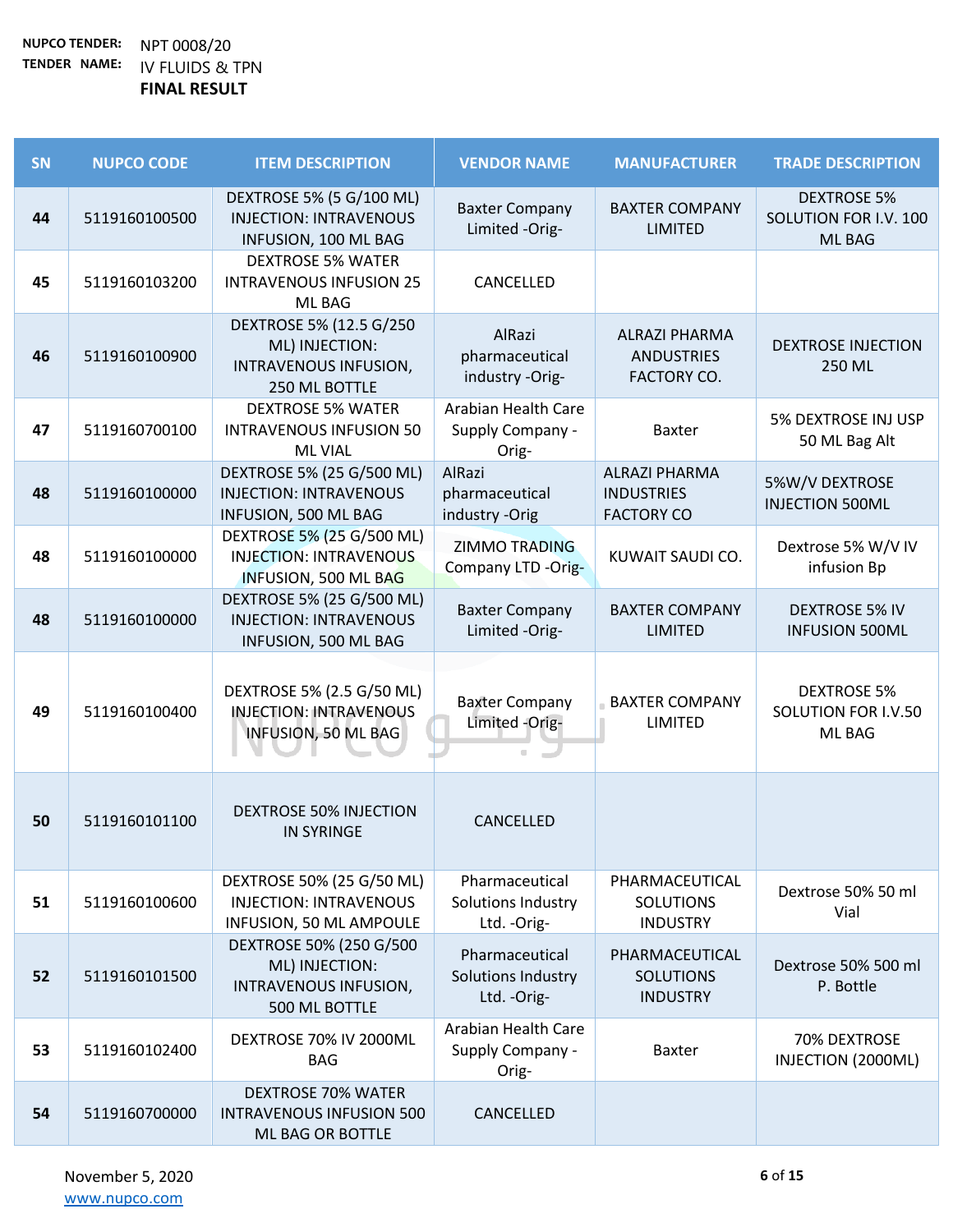| SN | <b>NUPCO CODE</b> | <b>ITEM DESCRIPTION</b>                                                                                                                                                                      | <b>VENDOR NAME</b>                                           | <b>MANUFACTURER</b>   | <b>TRADE DESCRIPTION</b>             |
|----|-------------------|----------------------------------------------------------------------------------------------------------------------------------------------------------------------------------------------|--------------------------------------------------------------|-----------------------|--------------------------------------|
| 55 | 5119199900300     | <b>FAT EMULSIONS</b><br><b>INTRAVENOUS INFUSION</b><br>(EMULSION) 20% (100ML<br>BOTTLE)                                                                                                      | <b>Medical Supplies &amp;</b><br>Services Co. Ltd -<br>Orig- | <b>B.BRAUN</b>        | LIPOFUNDIN MCT/LCT<br>20 % 100 ML    |
| 56 | 5119199900800     | "FAT EMULSION FOR<br><b>INFUSION 20% (EGG YOLK</b><br>PHOSPHOLIPID + GLYCEROL +<br>SOYA OIL + TRIGLYCERIDES<br>MEDIUM CHAIN) INJECTION:<br>INTRAVENOUS INF U SION,<br>250 ML BOTTLE"         | <b>Medical Supplies &amp;</b><br>Services Co. Ltd -<br>Orig- | <b>B.BRAUN</b>        | LIPOFUNDIN MCT/LCT<br>20 % 250 ML    |
| 57 | 5119199900700     | "FAT EMULSION FOR<br><b>INFUSION 20% (EGG YOLK</b><br>PHOSPHOLIPID + GLYCEROL +<br>SOYA OIL + TRIGLYCERIDES<br>MEDIUM CHAIN) INJECTION:<br><b>INTRAVENOUS INF U SION,</b><br>500 ML BOTTLE"  | Medical Supplies &<br>Services Co. Ltd -<br>Orig-            | <b>B.BRAUN</b>        | LIPOFUNDIN MCT/LCT<br>20 % 500 ML    |
| 58 | 5119190400200     | FAT EMULSION 20% LONG<br><b>CHAIN TRIGLYCERIDES AND</b><br>OLIVE OIL BOTTLE 100ML                                                                                                            | <b>Arabian Health Care</b><br>Supply Company -<br>Orig-      | <b>Baxter</b>         | (Alternative) CLINOLEIC<br>20% 100ML |
| 59 | 5119190400300     | FAT EMULSION 20% LONG<br><b>CHAIN TRIGLYCERIDES AND</b><br>OLIVE OIL BOTTLE 250ML                                                                                                            | <b>Arabian Health Care</b><br>Supply Company -<br>Orig-      | <b>Baxter</b>         | CLINOLEIC 20% 250ML<br>MONOBAG UK ol |
| 60 | 5119190400400     | FAT EMULSION 20% LONG<br><b>CHAIN TRIGLYCERIDES AND</b><br>OLIVE OIL BOTTLE 500ML                                                                                                            | Arabian Health Care<br>Supply Company -<br>Orig-             | <b>Baxter</b>         | CLINOLEIC 20% 500ML<br>MONOBAG UK ol |
| 61 | 5119190400000     | "IV LIPIDS FISH BASED WITH<br>MEDIUM CHAIN AMINO ACID<br>AND OLIVE OIL 20% 100ML<br><b>BOTTLE . 30% SOYBEAN OIL</b><br>• 30% MEDIUM CHAIN<br>TRIGLYCERIDE . 25% OLIVE<br>OIL . 15% FISH OIL" | Al Hayat Medical<br>Company -Orig-                           | <b>FRESENIUS KABI</b> | SMOFlipid 20% 100 ml                 |
| 62 | 5119190400100     | "IV LIPIDS FISH BASED WITH<br>MEDIUM CHAIN AMINO ACID<br>AND OLIVE OIL 20% 250ML<br><b>BOTTLE . 30% SOYBEAN OIL</b><br>• 30% MEDIUM CHAIN<br>TRIGLYCERIDE . 25% OLIVE<br>OIL . 15% FISH OIL" | Al Hayat Medical<br>Company -Orig-                           | <b>FRESENIUS KABI</b> | SMOFlipid 20% 250 ml                 |
| 63 | 5119190400500     | FAT EMULSION 20% SOY<br>BEAN, MCT, OLIVE OIL, FISH<br>OIL 500ML BOTTLE                                                                                                                       | Al Hayat Medical<br>Company -Orig-                           | <b>FRESENIUS KABI</b> | SMOFlipid 20 % 500 ml                |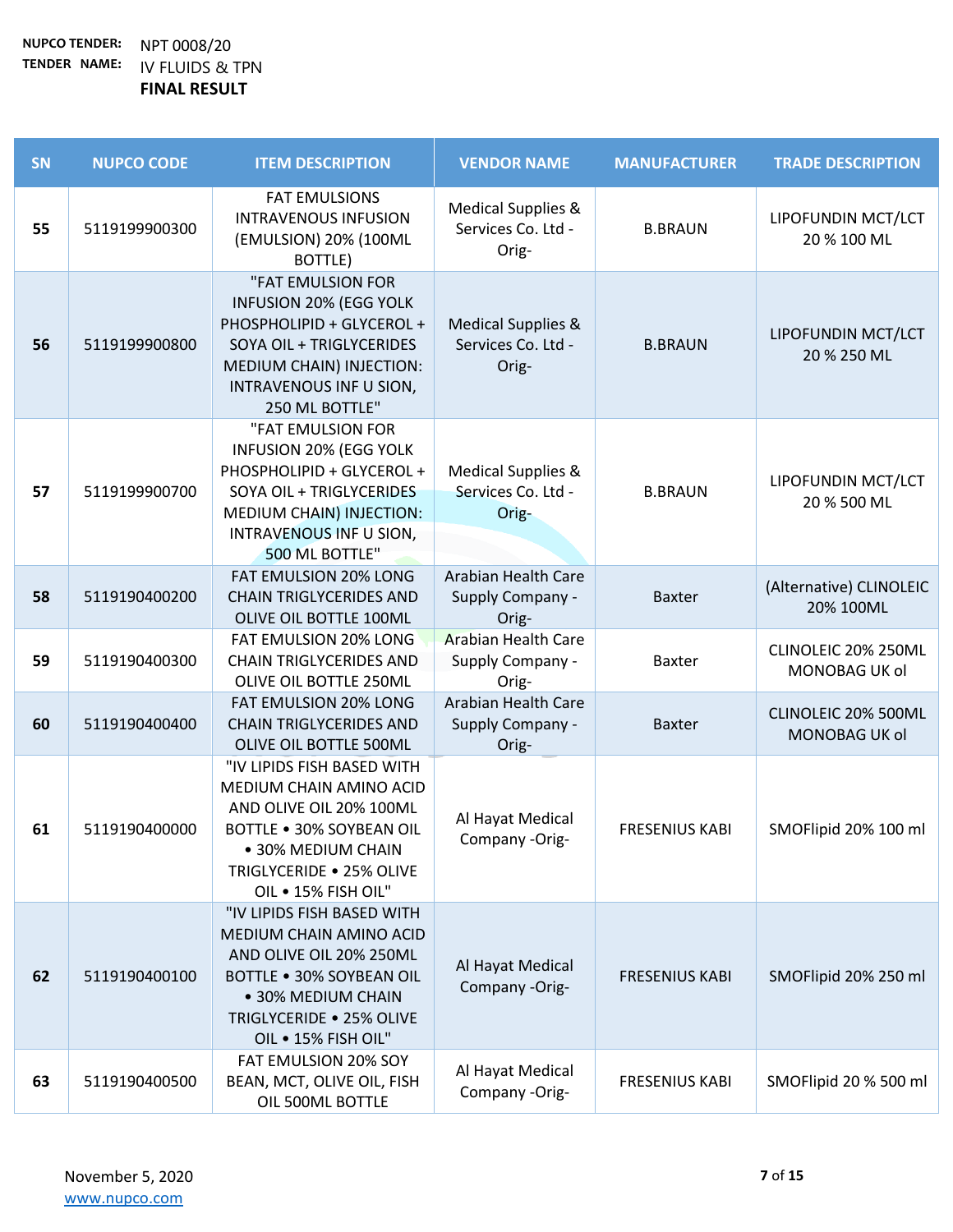| SN | <b>NUPCO CODE</b> | <b>ITEM DESCRIPTION</b>                                                                                     | <b>VENDOR NAME</b>                                           | <b>MANUFACTURER</b>                                   | <b>TRADE DESCRIPTION</b>                       |
|----|-------------------|-------------------------------------------------------------------------------------------------------------|--------------------------------------------------------------|-------------------------------------------------------|------------------------------------------------|
| 64 | 5119190400600     | FAT EMULSION 20% WITH<br>FISH OIL 100ML BOTTLE                                                              | <b>Medical Supplies &amp;</b><br>Services Co. Ltd -<br>Orig- | <b>B.BRAUN</b>                                        | LIPOPLUS 20% 100 ML                            |
| 65 | 5119190400700     | FAT EMULSION 20% WITH<br>FISH OIL 250ML BOTTLE                                                              | <b>Medical Supplies &amp;</b><br>Services Co. Ltd -<br>Orig- | <b>B.BRAUN</b>                                        | LIPOPLUS 20% 250 ML                            |
| 66 | 5119190400800     | FAT EMULSION 20% WITH<br>FISH OIL 500ML BOTTLE                                                              | <b>Medical Supplies &amp;</b><br>Services Co. Ltd -<br>Orig- | <b>B.BRAUN</b>                                        | LIPOPLUS 20% 500 ML                            |
| 67 | 5050170100400     | GLUTAMINE ALANINE 20 G /<br>100 ML VIAL                                                                     | Al Hayat Medical<br>Company -Orig-                           | <b>FRESENIUS KABI</b>                                 | Dipeptiven 20% 100ml                           |
| 68 | 5119190200600     | <b>GLYCINE 1.5% IRRIGATION</b><br>SOLUTION 2000ML BAG                                                       | Pharmaceutical<br>Solutions Industry<br>Ltd. - Orig-         | PHARMACEUTICAL<br><b>SOLUTIONS</b><br><b>INDUSTRY</b> | <b>GLYCINE 1.5% irrigation</b><br>2000 ml Bag  |
| 69 | 5117161900400     | IRRIGATION, GLYCINE, 3ML,<br>15 MG/ML, BAG                                                                  | <b>CANCELLED</b>                                             |                                                       |                                                |
| 70 | 5114156600000     | <b>MAGNESIUM SULFATE 50%</b><br>INJECTION, 10ML AMPOULE                                                     | Pharmaceutical<br>Solutions Industry<br>Ltd. - Orig-         | PHARMACEUTICAL<br><b>SOLUTIONS</b><br><b>INDUSTRY</b> | Magnesium sulfate<br>50% 5 ml P.Ampoule        |
| 71 | 5114156600100     | MAGNESIUM SULFATE 50%<br>INJECTION, 50ML AMPOULE                                                            | Pharmaceutical<br>Solutions Industry<br>Ltd. - Orig-         | PHARMACEUTICAL<br><b>SOLUTIONS</b><br><b>INDUSTRY</b> | Magnesium sulfate<br>50% 50 ml Vial            |
| 72 | 5117160600100     | <b>MAGNESIUM SULFATE 10%</b><br>(2 G/20 ML) INJECTION:<br><b>INTRAVENOUS INFUSION, 20</b><br><b>ML VIAL</b> | Pharmaceutical<br>Solutions Industry<br>Ltd. - Orig-         | PHARMACEUTICAL<br><b>SOLUTIONS</b><br><b>INDUSTRY</b> | Magnesium sulphate<br>10% 20 ml P. ampoule     |
| 73 | 5119150900200     | MANNITOL 20% (50 G/250<br>ML) INJECTION:<br>INTRAVENOUS INFUSION,<br>250 ML BOTTLE                          | Pharmaceutical<br>Solutions Industry<br>Ltd. - Orig-         | PHARMACEUTICAL<br><b>SOLUTIONS</b><br><b>INDUSTRY</b> | Mannitol 20% 250 ml<br><b>Glass Bottle</b>     |
| 74 | 5119150900000     | FLUIDS: MANNITOL 20% IN<br><b>500ML GLASS BOTTLE</b>                                                        | Pharmaceutical<br>Solutions Industry<br>Ltd. - Orig-         | PHARMACEUTICAL<br><b>SOLUTIONS</b><br><b>INDUSTRY</b> | Mannitol 20% 500 ml<br><b>Glass Bottle</b>     |
| 75 | 5119150900100     | MANNITOL 25% SOLUTION<br>50 ML                                                                              | <b>NO QUOTE</b>                                              |                                                       |                                                |
| 76 | 5119230000000     | MULTIPLE ELECTROLYTES<br><b>INJECTION 1000ML</b><br>PLASMALYTE                                              | Arabian Health Care<br>Supply Company -<br>Orig-             | <b>Baxter</b>                                         | PLASMA-LYTE A<br><b>INJECTION PH 7.4</b>       |
| 77 | 5119160301600     | MULTIVITAMINS (LIPID AND<br><b>WATER SOLUBLE) FOR</b><br>ADULT INJECTION FOR TPN                            | Arabian Health Care<br>Supply Company -<br>Orig-             | <b>Baxter</b>                                         | <b>CERNEVIT SAUDI</b><br><b>ARABIA PRIVATE</b> |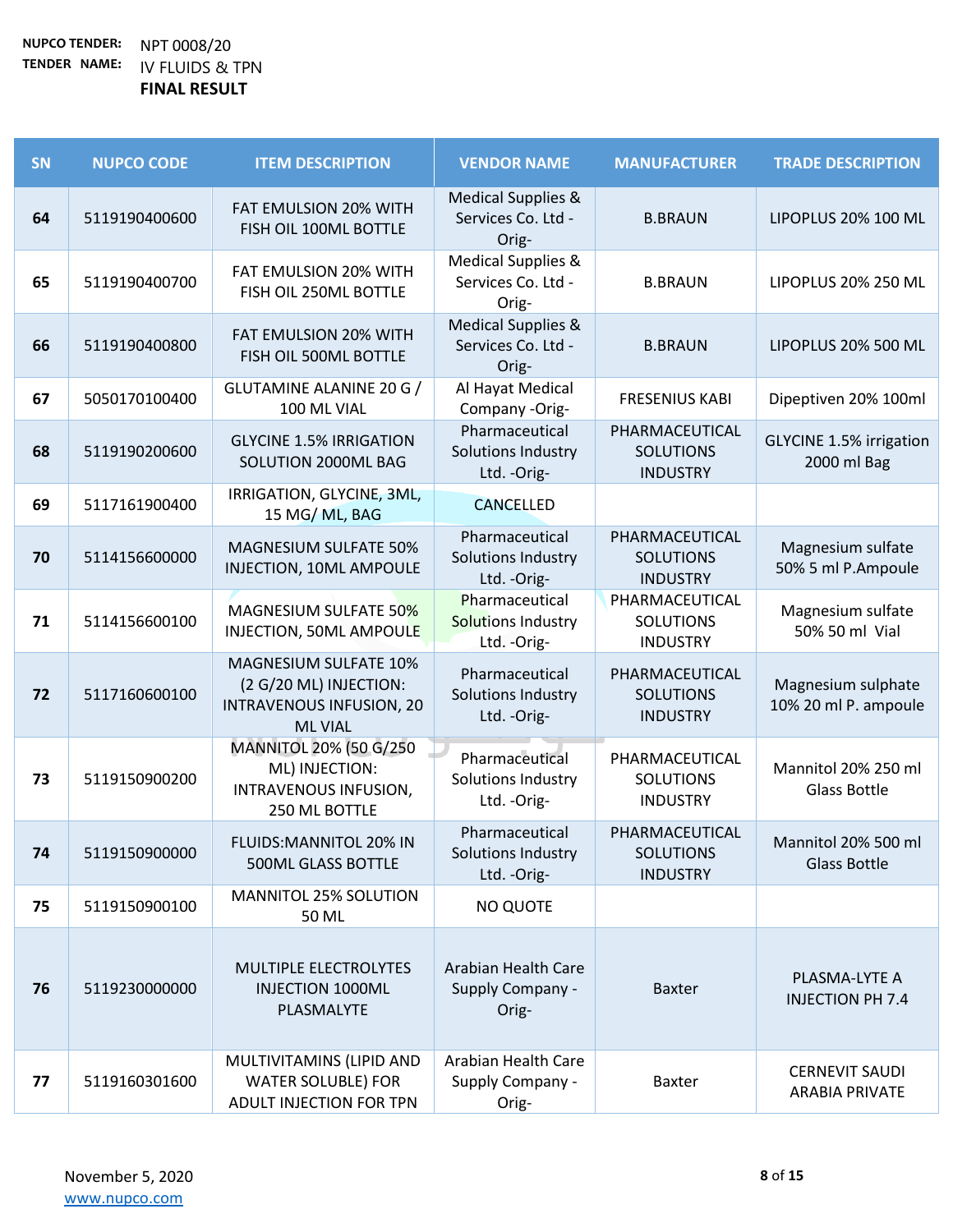| SN | <b>NUPCO CODE</b> | <b>ITEM DESCRIPTION</b>                                                                                                                                                                        | <b>VENDOR NAME</b>                                   | <b>MANUFACTURER</b>                                   | <b>TRADE DESCRIPTION</b>               |
|----|-------------------|------------------------------------------------------------------------------------------------------------------------------------------------------------------------------------------------|------------------------------------------------------|-------------------------------------------------------|----------------------------------------|
| 78 | 5119190506100     | "VITAMINS PEDIATRIC FOR<br>INFUSION (A, B1, B2, B3, B5,<br>B6, B7, B12, C, D3, E, K1,<br>FOLIC ACID) INJECTION:<br><b>CONCENTRATED, 4 ML</b><br>&A MP; 1 MLVIALS"                              | CANCELLED                                            |                                                       |                                        |
| 79 | 5119190505800     | MULTIVITAMINS IV (LIPID<br>SOLUBLE) FOR TPN USE.<br>10ML VIAL CONTAIN: •<br>VITAMIN A, D, E, K                                                                                                 | CANCELLED                                            |                                                       |                                        |
| 80 | 5119190505700     | "MULTIVITAMINS IV (WATER<br>SOLUBLE) FOR TPN USE.<br>10ML VIAL CONTAIN:<br>ASCORBIC ACID, THIAMINE,<br>RIBOFLAVIN, NIACINAMIDE,<br>PANTOTHENIC ACID, FOLIC<br>ACID, BIOTIN,<br>CYANOCOBOLAMIN" | Al Hayat Medical<br>Company -Orig-                   | <b>FRESENIUS KABI</b>                                 | Soluvit 10ml                           |
| 81 | 5119160300700     | <b>MULTIVITAMINS FOR</b><br>PEDIATRIC (LIPID SOLUBLE)<br><b>INJECTION 10 ML FOR TPN</b>                                                                                                        | Al Hayat Medical<br>Company -Orig-                   | <b>FRESENIUS KABI</b>                                 | Vitalipid N Infant 10ml                |
| 82 | 5119160300800     | <b>MULTIVITAMINS FOR</b><br>PEDIATRIC (WATER SOLUBLE)<br><b>INJECTION 10 ML FOR TPN</b>                                                                                                        | Al Hayat Medical<br>Company -Orig-                   | <b>FRESENIUS KABI</b>                                 | Soluvit 10ml                           |
| 83 | 5119160301200     | PERIPHERAL PARENTERAL<br><b>NUTRITION WITH</b><br>ELECTROLYTES 1000ML BAG                                                                                                                      | Al Hayat Medical<br>Company -Orig-                   | <b>FRESENIUS KABI</b>                                 | Smofkabiven<br>Peripheral 1206 ml      |
| 84 | 5119160301300     | PERIPHERAL PARENTERAL<br><b>NUTRITION WITH</b><br>ELECTROLYTES 1500ML BAG                                                                                                                      | Arabian Health Care<br>Supply Company -<br>Orig-     | <b>BAXTER</b>                                         | Others-PERIOLIMEL<br>N4E-1500ML        |
| 85 | 5119160301400     | PERIPHERAL PARENTERAL<br><b>NUTRITION WITH</b><br>ELECTROLYTES 2000ML BAG                                                                                                                      | Al Hayat Medical<br>Company -Orig-                   | <b>FRESENIUS KABI</b>                                 | Smofkabiven<br>Peripheral 1904 ml      |
| 86 | 5119160301500     | PERIPHERAL PARENTERAL<br><b>NUTRITION WITH</b><br>ELECTROLYTES 500ML BAG<br><b>FOR PEDIATRIC</b>                                                                                               | CANCELLED                                            |                                                       |                                        |
| 87 | 5113190600000     | "HYDROXYETHYL STARCH 6%<br>(30 G/500 ML) + SODIUM<br><b>CHLORIDE 0.9% (77</b><br>MMOL/500 ML, 4.5 G/500<br>ML) INJECTION:<br>INTRAVENOUS INFUSION,<br>500 ML B AG"                             | Pharmaceutical<br>Solutions Industry<br>Ltd. - Orig- | PHARMACEUTICAL<br><b>SOLUTIONS</b><br><b>INDUSTRY</b> | Hydroxy Ethyl Starch<br>6%+N.S. 500 ml |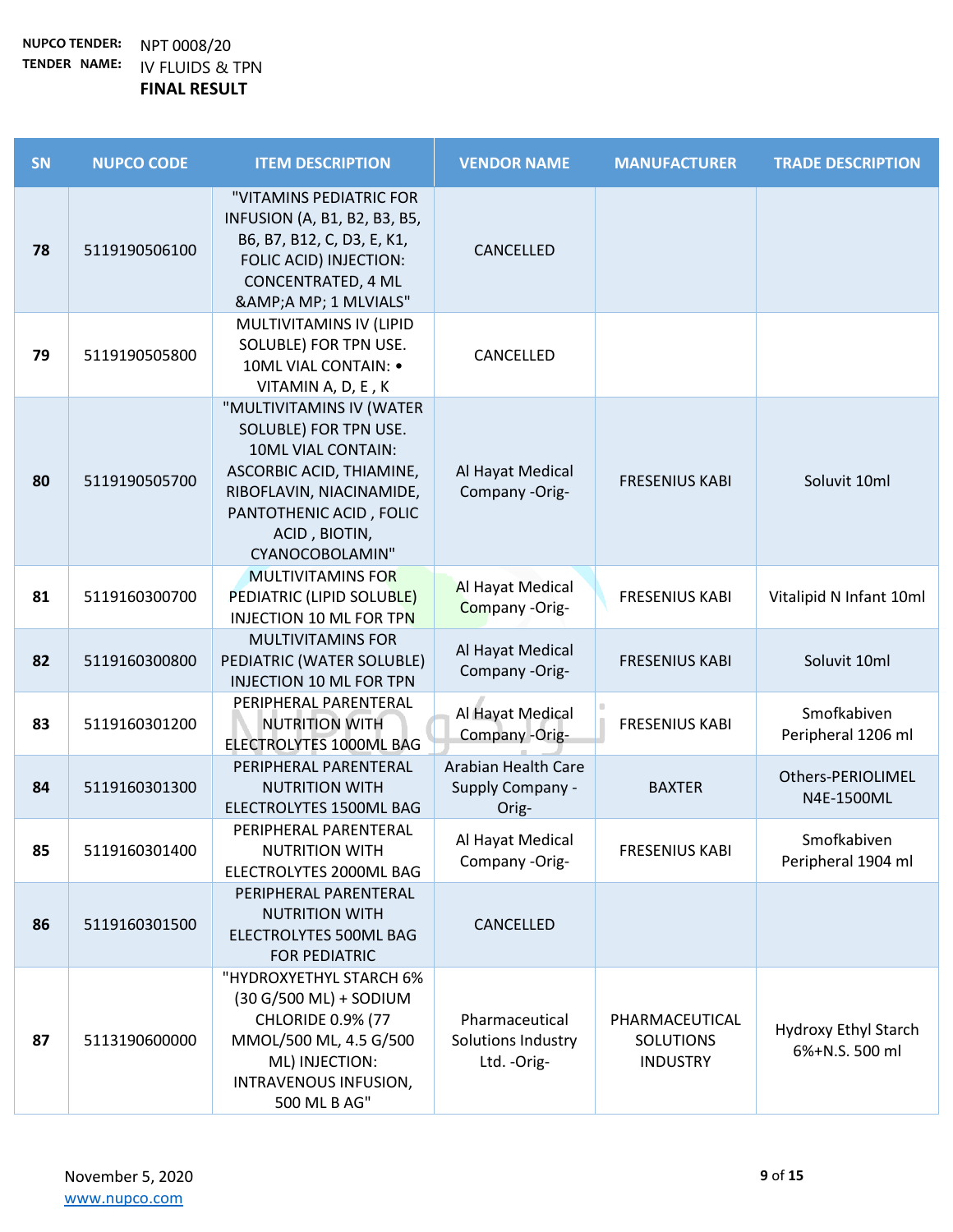| SN | <b>NUPCO CODE</b> | <b>ITEM DESCRIPTION</b>                                                                                                 | <b>VENDOR NAME</b>                                   | <b>MANUFACTURER</b>                                   | <b>TRADE DESCRIPTION</b>                    |
|----|-------------------|-------------------------------------------------------------------------------------------------------------------------|------------------------------------------------------|-------------------------------------------------------|---------------------------------------------|
| 88 | 5119180400300     | POTASSIUM ACETATE 2<br>MEQ/ML 20ML INJECTION                                                                            | CANCELLED                                            |                                                       |                                             |
| 89 | 5119180200100     | POTASSIUM CHLORIDE 15%<br>(1.5 G/10 ML, 20 MMOL/10<br>ML) INJECTION:<br><b>CONCENTRATED, 10 ML</b><br><b>AMPOULE</b>    | Pharmaceutical<br>Solutions Industry<br>Ltd. - Orig- | PHARMACEUTICAL<br><b>SOLUTIONS</b><br><b>INDUSTRY</b> | Potassium Chloride<br>15% 10 ml Ampoule     |
| 90 | 5119180201100     | POTASSIUM CHLORIDE<br>2MEQ/ML INJ 20ML                                                                                  | Pharmaceutical<br>Solutions Industry<br>Ltd. - Orig- | PHARMACEUTICAL<br><b>SOLUTIONS</b><br><b>INDUSTRY</b> | Pottassium Chloride 2<br>MEQ/ML 20 ml Amp   |
| 91 | 5119180202600     | POTASSIUM CHLORIDE<br>(CONC) SOLUTION FOR INJ<br>2MEQ/ML, 250ML BTL                                                     | <b>NO QUOTE</b>                                      |                                                       |                                             |
| 92 | 5119180200800     | POTASSIUM CHLORIDE 20<br>MEQ IN DEXTROSE 5%;<br>0.45% SODIUM CHLORIDE<br>1000ML INTRAVENOUS<br><b>INFUSION SOLUTION</b> | Pharmaceutical<br>Solutions Industry<br>Ltd. - Orig- | PHARMACEUTICAL<br><b>SOLUTIONS</b><br><b>INDUSTRY</b> | K CL 20 MEQ IN Dex<br>5%,0.45% N.S.1000 ML  |
| 93 | 5119180200400     | POTASSIUM CHLORIDE 20<br>MEQ IN DEXTROSE 5%;<br>0.45% SODIUM CHLORIDE<br>500 ML INTRAVENOUS<br><b>INFUSION SOLUTION</b> | Pharmaceutical<br>Solutions Industry<br>Ltd. - Orig- | PHARMACEUTICAL<br><b>SOLUTIONS</b><br><b>INDUSTRY</b> | K CL 20 MEQ IN Dex<br>5%,0.45% N.S.500 ML   |
| 94 | 5119180204000     | POTASSIUM CHLORIDE 40<br>MMOL; SODIUM CHLORIDE<br>0.9% 500 ML BAG                                                       | CANCELLED                                            |                                                       |                                             |
| 95 | 5119180204100     | POTASSIUM CHLORIDE 40<br>MMOL; SODIUM CHLORIDE<br>0.9% 1000 ML BAG                                                      | Arabian Health Care<br>Supply Company -<br>Orig-     | Baxter                                                | 40 MEQ/L POTASSIUM<br>CHLORIDE IN 0.        |
| 96 | 5117162800000     | POTASSIUM PHOSPHATE<br>17.42% (POTASSIUM 20<br>MMOL/10 ML) INJECTION:<br>CONCENTRATED, 10 ML<br><b>AMPOULE</b>          | Yahmaa Medical Co.<br>-Orig-                         | Sterop                                                | Potassium Phosphate<br>Sterop (3mm P        |
| 97 | 5119160400200     | SOLUTION, IV, 1000ML,<br><b>RINGER LACTATE</b>                                                                          | <b>Baxter Company</b><br>Limited -Orig-              | <b>BAXTER COMPANY</b><br>LIMITED                      | RINGER LACTATE SOLU.<br>FOR I.V.1000 ML BAG |
| 98 | 5119160400100     | RINGER LACTATE INJECTION:<br>INTRAVENOUS INFUSION,<br>500 ML BAG                                                        | <b>Baxter Company</b><br>Limited -Orig-              | <b>BAXTER COMPANY</b><br><b>LIMITED</b>               | <b>RINGER LACTATE IV</b><br>INF. 500ML BAG  |
| 98 | 5119160400100     | RINGER LACTATE INJECTION:<br>INTRAVENOUS INFUSION,<br>500 ML BAG                                                        | ZIMMO TRADING<br>Company LTD -Orig-                  | KUWAIT SAUDI CO.                                      | Lactated Ringer's<br>injection usp          |
| 99 | 5124121800200     | SELENIUM 40MCG/ML<br><b>INJECTION</b>                                                                                   | Arabian Health Care<br>Supply Company -<br>Orig-     | Aguettant                                             | (Alternative) Selenium<br>$10\mu g/ml$      |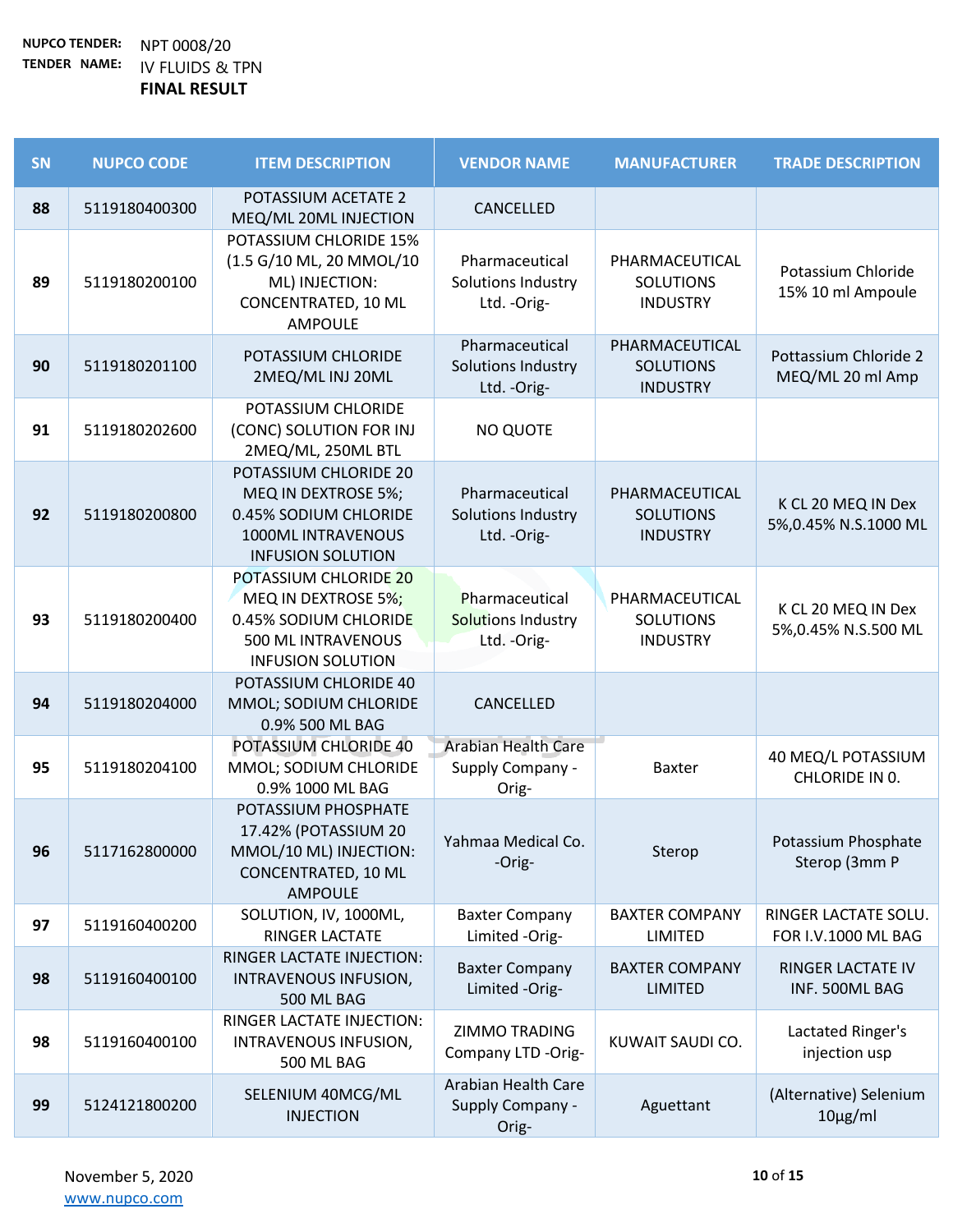| SN  | <b>NUPCO CODE</b> | <b>ITEM DESCRIPTION</b>                                                                                            | <b>VENDOR NAME</b>                                   | <b>MANUFACTURER</b>                                   | <b>TRADE DESCRIPTION</b>                              |
|-----|-------------------|--------------------------------------------------------------------------------------------------------------------|------------------------------------------------------|-------------------------------------------------------|-------------------------------------------------------|
| 100 | 5119170300000     | SODIUM ACETATE 3.28 G/20<br>ML (40 MMOL/20 ML)<br>INJECTION, 20 ML VIAL                                            | CANCELLED                                            |                                                       |                                                       |
| 101 | 5119156600000     | SODIUM ACETATE 2MEQ/ML<br><b>50ML VIAL</b>                                                                         | CANCELLED                                            |                                                       |                                                       |
| 102 | 5119160202400     | <b>FLUIDS: SODIUM CHLORIDE</b><br><b>STERILE SOLUTION 0.225%</b><br>500 ML BOTTL OR BAG                            | Pharmaceutical<br>Solutions Industry<br>Ltd. - Orig- | PHARMACEUTICAL<br><b>SOLUTIONS</b><br><b>INDUSTRY</b> | Sodium Chloride<br>0.225% 500 ml P.Bottle             |
| 103 | 5119160203700     | <b>FLUIDS: SODIUM CHLORIDE</b><br>0.45% IV SOLUTION<br>(1000ML) BAG                                                | <b>Baxter Company</b><br>Limited -Orig-              | <b>BAXTER COMPANY</b><br><b>LIMITED</b>               | SODIUM CHLORIDE<br>0.45%SOLU. FOR<br>I.V1000ML        |
| 104 | 5119160203000     | SODIUM CHLORIDE 0.45%<br>(38.5 MMOL/500 ML, 2.25<br>G/500 ML) INJECTION:<br>INTRAVENOUS INFUSION,<br>500 ML BOTTLE | Pharmaceutical<br>Solutions Industry<br>Ltd. - Orig- | PHARMACEUTICAL<br><b>SOLUTIONS</b><br><b>INDUSTRY</b> | Sodium Chloride 0.45%<br>500 ml P.Bottle              |
| 105 | 5119160202700     | SODIUM CHLORIDE 0.9%<br>(1.54 MMOL/10 ML, 90<br>MG/10 ML) INJECTION, 10<br><b>ML VIAL</b>                          | Pharmaceutical<br>Solutions Industry<br>Ltd. - Orig- | PHARMACEUTICAL<br><b>SOLUTIONS</b><br><b>INDUSTRY</b> | Sodium Chloride 0.9%<br>10 ml P. Ampoule              |
| 106 | 5119160207300     | SODIUM CHLORIDE 0.9%<br>(1.54 MMOL/10 ML, 90<br>MG/10 ML) INJECTION 10 ML<br><b>VIAL PRESERVATIVE FREE</b>         | CANCELLED                                            |                                                       |                                                       |
| 107 | 5119160200400     | SODIUM CHLORIDE 0.9%<br>(1.54 MMOL/10 ML, 90<br>MG/10 ML) INJECTION, 10<br><b>ML SYRINGE</b>                       | <b>Medical Supplies</b><br>Company LTD -Orig-        | Others-BD                                             | <b>BD PosiFlush SP</b>                                |
| 108 | 5119160200200     | SODIUM CHLORIDE 0.9%<br>(15.4 MMOL/100 ML, 900<br>MG/100 ML) INJECTION:<br>INTRAVENOUS INFUSION,<br>100 ML BAG     | Pharmaceutical<br>Solutions Industry<br>Ltd. - Orig- | PHARMACEUTICAL<br><b>SOLUTIONS</b><br><b>INDUSTRY</b> | Sodium Chloride 0.9%<br>100 ml P.Bag                  |
| 108 | 5119160200200     | SODIUM CHLORIDE 0.9%<br>(15.4 MMOL/100 ML, 900<br>MG/100 ML) INJECTION:<br>INTRAVENOUS INFUSION,<br>100 ML BAG     | <b>Baxter Company</b><br>Limited -Orig-              | <b>BAXTER COMPANY</b><br><b>LIMITED</b>               | SODIUM CHLORIDE<br>0.9% SOLU. I.V.100ML<br><b>BAG</b> |
| 109 | 5119160201600     | SODIUM CHLORIDE 0.9% 20<br>ML POSIFLUSH SYRINGE                                                                    | CANCELLED                                            |                                                       |                                                       |
| 110 | 5119160202300     | <b>FLUIDS: SODIUM CHLORIDE</b><br>I.V. 0.9% 250 ML                                                                 | <b>Baxter Company</b><br>Limited -Orig-              | <b>BAXTER COMPANY</b><br><b>LIMITED</b>               | SODIUM CHLORIDE<br>0.9% SOLU. I.V.250ML<br><b>BAG</b> |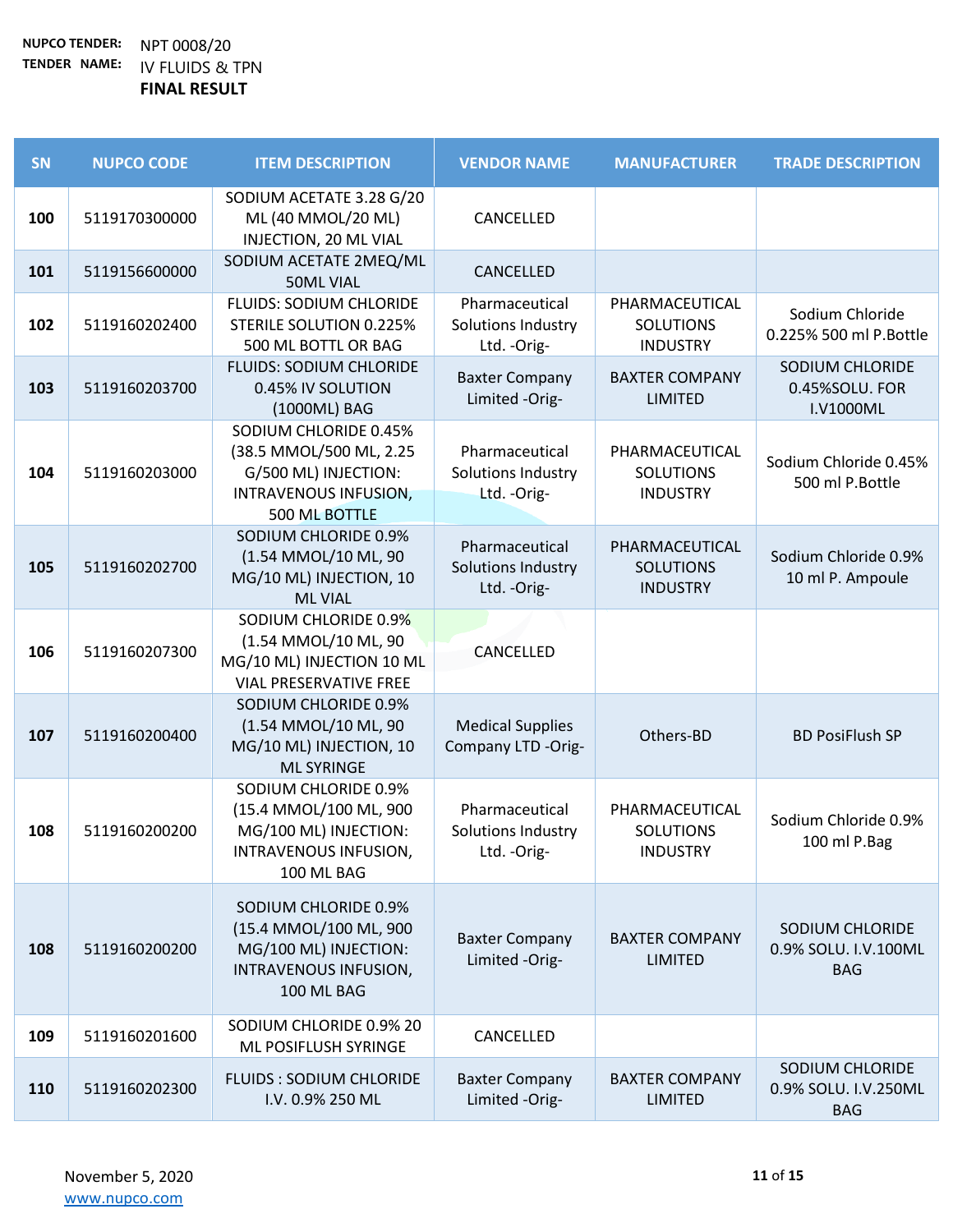| SN  | <b>NUPCO CODE</b> | <b>ITEM DESCRIPTION</b>                                                                                           | <b>VENDOR NAME</b>                                             | <b>MANUFACTURER</b>                                   | <b>TRADE DESCRIPTION</b>                   |
|-----|-------------------|-------------------------------------------------------------------------------------------------------------------|----------------------------------------------------------------|-------------------------------------------------------|--------------------------------------------|
| 111 | 5119160200500     | SODIUM CHLORIDE 0.9%<br>(462 MICROMOL/3 ML, 27<br>MG/3 ML) INJECTION, 3 ML<br>SYRINGE                             | <b>Medical Supplies</b><br>Company LTD -Orig-                  | Others-BD                                             | <b>BD PosiFlush SP</b>                     |
| 112 | 5119160200600     | SODIUM CHLORIDE 0.9%<br>(770 MICROMOL/5 ML, 45<br>MG/5 ML) INJECTION, 5 ML<br>SYRINGE                             | <b>Medical Supplies</b><br>Company LTD -Orig-                  | Others-BD                                             | <b>BD PosiFlush SP</b>                     |
| 113 | 5119160200300     | SODIUM CHLORIDE 0.9% (7.7<br>MMOL/50 ML, 450 MG/50<br>ML) INJECTION:<br><b>INTRAVENOUS INFUSION, 50</b><br>ML BAG | Pharmaceutical<br>Solutions Industry<br>Ltd. - Orig-           | PHARMACEUTICAL<br><b>SOLUTIONS</b><br><b>INDUSTRY</b> | Sodium Chloride 0.9%<br>50 ml P.Bag        |
| 114 | 5119160207400     | SODIUM CHLORIDE 0.9%<br><b>5ML INJECTION</b><br>PRESERVATIVE FREE                                                 | Pharmaceutical<br>Solutions Industry<br>Ltd. - Orig-           | PHARMACEUTICAL<br><b>SOLUTIONS</b><br><b>INDUSTRY</b> | Sodium Chloride 0.9% 5<br>ml P. Ampoule    |
| 115 | 5119160204800     | SODIUM CHLORIDE 0.9% IN<br>50 ML MINIBAG PLUS                                                                     | <b>Arabian Health Care</b><br><b>Supply Company -</b><br>Orig- | Baxter                                                | 0.9% SODIUM<br>CHLORIDE INJECTION,         |
| 116 | 5119160204700     | SODIUM CHLORIDE 0.9% IN<br>100 ML MINIBAG PLUS                                                                    | <b>Medical Supplies &amp;</b><br>Services Co. Ltd -<br>Orig-   | <b>B.BRAUN</b>                                        | SODIUM CHLORIDE<br>0.9% IV 100 ML          |
| 117 | 5119160201500     | <b>FLUIDS: SODIUM CHLORIDE</b><br>0.9% (1000 ML) INJECTION,<br><b>SOLUTION (BAG)</b>                              | <b>Baxter Company</b><br>Limited -Orig-                        | <b>BAXTER COMPANY</b><br><b>LIMITED</b>               | SODIUM CHLOR. 0.9%<br>SOLU. I.V.1000ML BAG |
| 118 | 5119160205800     | SODIUM CHLORIDE 0.9%<br><b>INTRAVENOUS INFUSION</b><br>3000ML BAG                                                 | <b>NO QUOTE</b>                                                |                                                       |                                            |
| 119 | 5119160200100     | SODIUM CHLORIDE 0.9% (77<br>MMOL/500 ML, 4.5 G/500<br>ML) INJECTION:<br>INTRAVENOUS INFUSION,<br>500 ML BOTTLE    | ZIMMO TRADING<br>ESTABLISHMENT -<br>Orig-                      | KUWAIT SAUDI CO.                                      | Sodium Chloride 0.9%<br>W/V IV infusion Bp |
| 119 | 5119160200100     | SODIUM CHLORIDE 0.9% (77<br>MMOL/500 ML, 4.5 G/500<br>ML) INJECTION:<br>INTRAVENOUS INFUSION,<br>500 ML BOTTLE    | Pharmaceutical<br>Solutions Industry<br>Ltd. - Orig-           | PHARMACEUTICAL<br><b>SOLUTIONS</b><br><b>INDUSTRY</b> | Sodium Chloride 0.9%<br>500 ml P.Bottle    |
| 120 | 5119160202500     | SODIUM CHLORIDE 0.9%<br>IRRIGATION 1000 ML BAG                                                                    | Pharmaceutical<br>Solutions Industry<br>Ltd. - Orig-           | PHARMACEUTICAL<br><b>SOLUTIONS</b><br><b>INDUSTRY</b> | Sodium Chloride 0.9%<br>Irrig 1000 ml Bag  |
| 121 | 5119160206400     | SODIUM CHLORIDE 0.9%<br>IRRIGATION 1000 ML BOTTLE                                                                 | Arabian Health Care<br><b>Supply Company -</b><br>Orig-        | <b>Baxter</b>                                         | 0.9% SODIUM<br><b>CHLORIDE IRRIGATIO</b>   |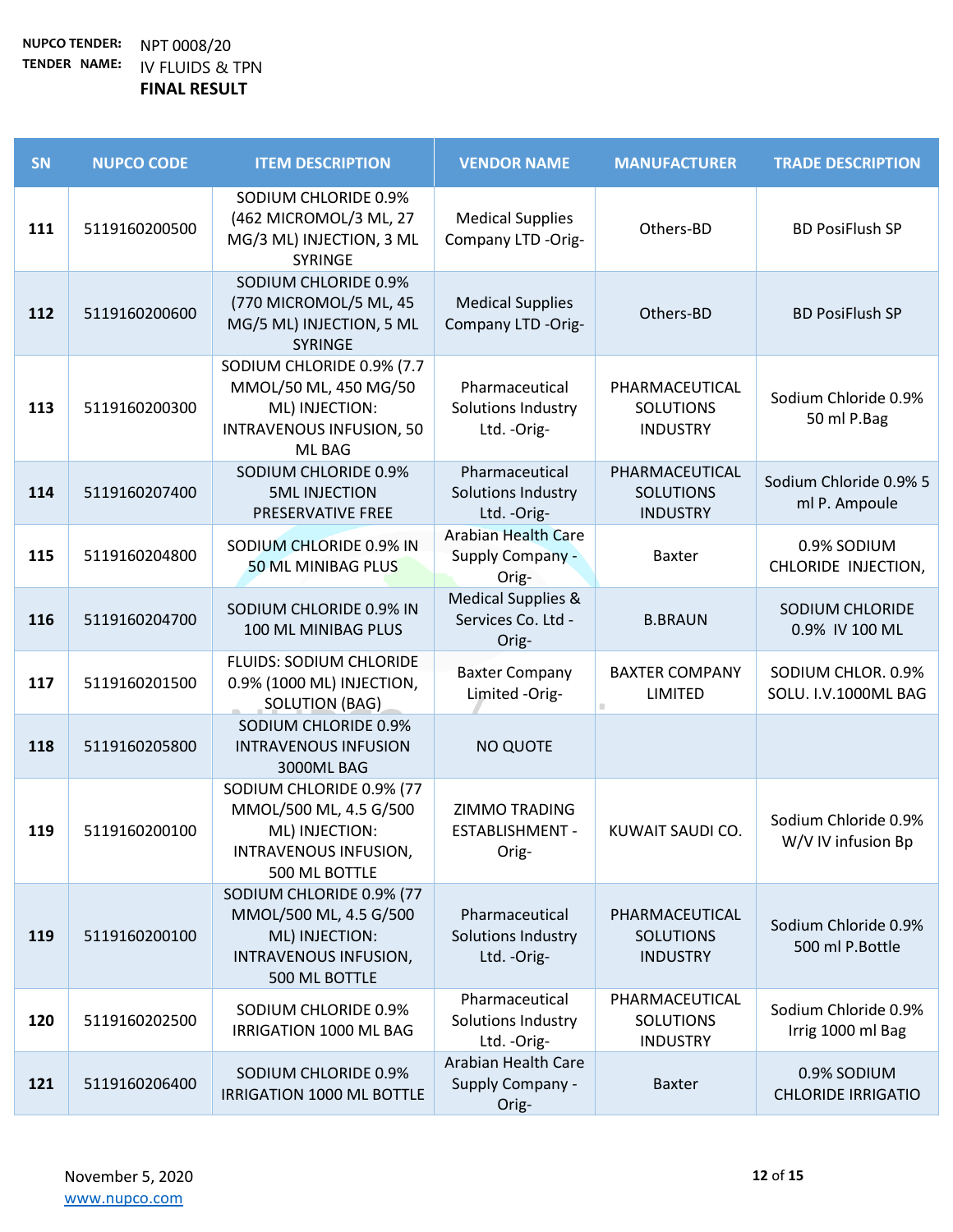| <b>SN</b> | <b>NUPCO CODE</b> | <b>ITEM DESCRIPTION</b>                                                                                                          | <b>VENDOR NAME</b>                                           | <b>MANUFACTURER</b>                                   | <b>TRADE DESCRIPTION</b>                    |
|-----------|-------------------|----------------------------------------------------------------------------------------------------------------------------------|--------------------------------------------------------------|-------------------------------------------------------|---------------------------------------------|
| 122       | 5119160202600     | <b>FLUIDS: SODIUM CHLORIDE</b><br>0.9% FOR IRRIGATION,<br>2000ML BOTTLE OR BAG                                                   | Pharmaceutical<br>Solutions Industry<br>Ltd. - Orig-         | PHARMACEUTICAL<br><b>SOLUTIONS</b><br><b>INDUSTRY</b> | Sodium Chloride 0.9%<br>Irrig 2000 ml Bag   |
| 123       | 5119160209300     | <b>FLUIDS: SODIUM CHLORIDE</b><br>0.9% 3000 ML BAG FOR<br><b>IRRIGATION</b>                                                      | Pharmaceutical<br>Solutions Industry<br>Ltd. - Orig-         | PHARMACEUTICAL<br><b>SOLUTIONS</b><br><b>INDUSTRY</b> | Sodium Chloride 0.9%<br>Irrig 3000 ml Bag   |
| 124       | 5119160203500     | SODIUM CHLORIDE 0.9%<br><b>500ML IRRIGATION BOTTLE</b>                                                                           | Arabian Health Care<br>Supply Company -<br>Orig-             | <b>Baxter</b>                                         | 0.9% SODIUM<br><b>CHLORIDE FOR IRRIG. 5</b> |
| 125       | 5119160209100     | SODIUM CHLORIDE 0.9%<br>PIGGY BACK 25 ML                                                                                         | <b>Arabian Health Care</b><br>Supply Company -<br>Orig-      | <b>Baxter</b>                                         | 0.9% SOD CHL INJ IN 25<br><b>ML MINI</b>    |
| 126       | 5119160203400     | SODIUM CHLORIDE 14.61%<br>(125 MMOL/50 ML, 7.30<br>G/50 ML) INJECTION:<br><b>CONCENTRATED, 50 ML VIAL</b>                        | Pharmaceutical<br>Solutions Industry<br>Ltd. - Orig-         | PHARMACEUTICAL<br><b>SOLUTIONS</b><br><b>INDUSTRY</b> | Sodium Chloride<br>14.61% 50 ml Vial        |
| 127       | 5119160201900     | SODIUM CHLORIDE 14.6%<br>50 ML VIAL                                                                                              | CANCELLED                                                    |                                                       |                                             |
| 128       | 5119160209400     | <b>FLUIDS: SODIUM CHLORIDE</b><br>4MEQ/ML (23.4%) INJ 30ML                                                                       | Pharmaceutical<br>Solutions Industry<br>Ltd. - Orig-         | PHARMACEUTICAL<br><b>SOLUTIONS</b><br><b>INDUSTRY</b> | Sodium Chloride 23.4 %<br>30 ml Vial        |
| 129       | 5119160202900     | SODIUM CHLORIDE 3% (5.13<br>MMOL/10 ML, 300 MG/10<br>ML) INJECTION, 10 ML<br><b>AMPOULE</b>                                      | Pharmaceutical<br>Solutions Industry<br>Ltd. - Orig-         | PHARMACEUTICAL<br><b>SOLUTIONS</b><br><b>INDUSTRY</b> | Sodium Chloride 3% 10<br>ml Plastic Ampoule |
| 130       | 5119160202200     | <b>FLUIDS: SODIUM CHLORIDE</b><br>3% W/V 500 ML                                                                                  | Pharmaceutical<br>Solutions Industry<br>Ltd. - Orig-         | PHARMACEUTICAL<br><b>SOLUTIONS</b><br><b>INDUSTRY</b> | Sodium Chloride 3%<br>500 ml Plastic Bottle |
| 131       | 5119199900600     | SODIUM<br><b>GLYCEROPHOSPHATE 4.32</b><br>G/20 ML (SODIUM 40<br>MMOL/20 ML +<br>PHOSPHATE20 MMOL/20<br>ML) INJECTION, 20 ML VIAL | Al Hayat Medical<br>Company -Orig-                           | <b>FRESENIUS KABI</b>                                 | Glycophos 1mMol/ml<br>Phosphate + 2mMol/ml  |
| 132       | 5117162200300     | SODIUM PHOSPHATE 3<br>MEQ/ML AS PHOSPHATE<br><b>INJECTION 15 ML</b>                                                              | CANCELLED                                                    |                                                       |                                             |
| 133       | 5132160800000     | SODIUM TETRADECYL<br>SULPHATE 3% INJ (STD) 2ML                                                                                   | CANCELLED                                                    |                                                       |                                             |
| 134       | 5119150900300     | SORBITOL MANNITOL<br>IRRIGATION SOLUTION,<br>540MG/100ML (3000ML)                                                                | <b>Medical Supplies &amp;</b><br>Services Co. Ltd -<br>Orig- | <b>B.BRAUN</b>                                        | <b>SORBITOL MANNITOL 3</b><br>% IRRIGATION  |
| 135       | 5119160200900     | <b>BALANCED SALT SOLUTION</b><br>PLUS (STERILE) EYE<br>SOLUTION                                                                  | AL KAMAL IMPORT<br>OFFICE CO., LTD. -<br>Orig-               | <b>ALCON</b>                                          | <b>BSS PLUS 500ML</b>                       |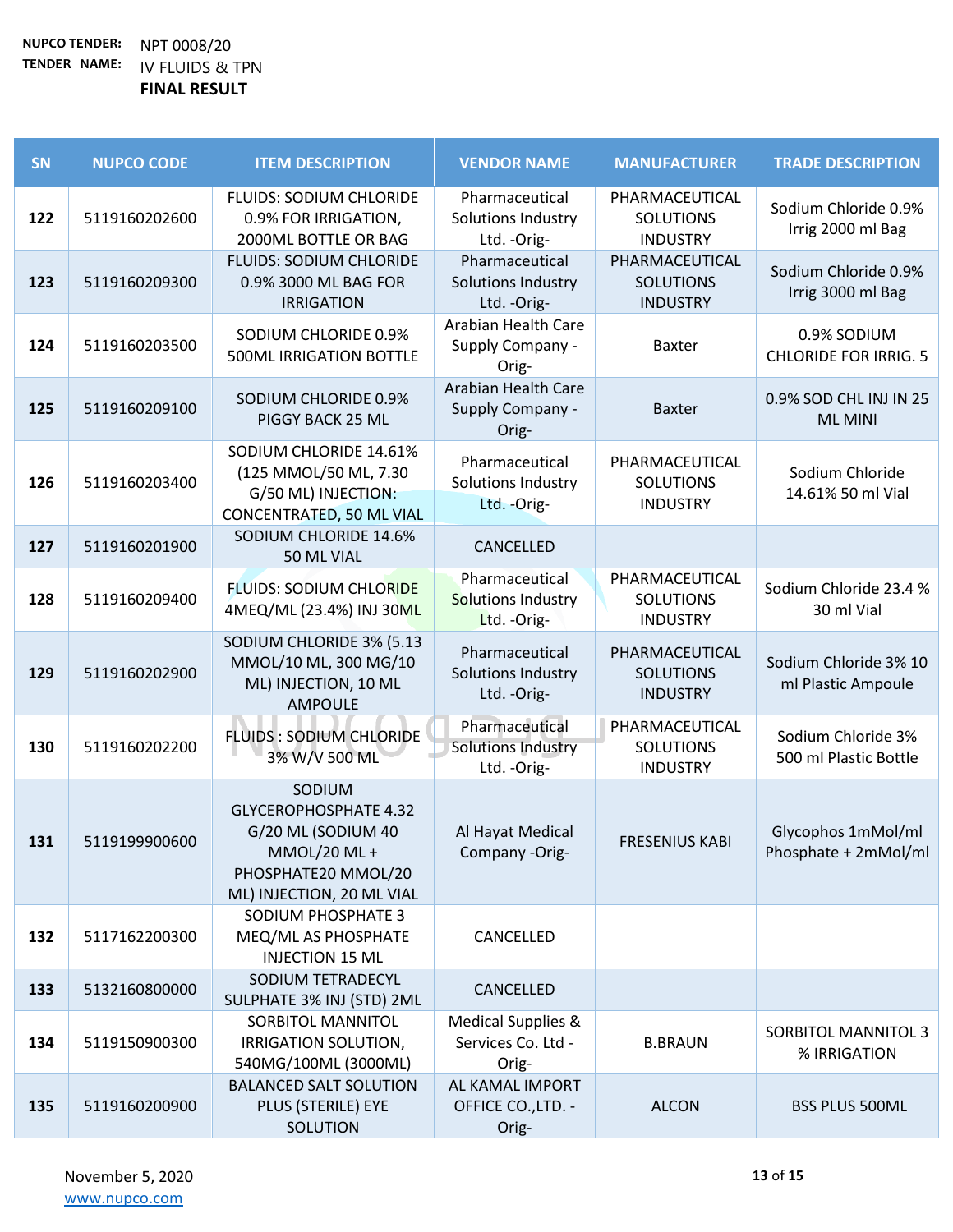| SN  | <b>NUPCO CODE</b> | <b>ITEM DESCRIPTION</b>                                                                                                                                                                                                                              | <b>VENDOR NAME</b>                                             | <b>MANUFACTURER</b>                                     | <b>TRADE DESCRIPTION</b>                      |
|-----|-------------------|------------------------------------------------------------------------------------------------------------------------------------------------------------------------------------------------------------------------------------------------------|----------------------------------------------------------------|---------------------------------------------------------|-----------------------------------------------|
| 136 | 5119160500100     | <b>WATER FOR INJECTIONS</b><br>INJECTION, 10 ML AMPOULE                                                                                                                                                                                              | Pharmaceutical<br>Solutions Industry<br>Ltd. - Orig-           | PHARMACEUTICAL<br><b>SOLUTIONS</b><br><b>INDUSTRY</b>   | Water for injection 10<br>ml P.Ampoule        |
| 137 | 5119160500400     | <b>FLUID: STERILE WATER FOR</b><br><b>INJECTION 1000ML BAG</b>                                                                                                                                                                                       | Pharmaceutical<br>Solutions Industry<br>Ltd. - Orig-           | PHARMACEUTICAL<br><b>SOLUTIONS</b><br><b>INDUSTRY</b>   | Water for injection<br>1000 ml P.Bag          |
| 138 | 5119160500900     | <b>STERILE WATER FOR</b><br><b>INJECTION 2000 ML BAG</b>                                                                                                                                                                                             | <b>Medical Supplies &amp;</b><br>Services Co. Ltd -<br>Orig-   | <b>B.BRAUN</b>                                          | <b>WATER FOR</b><br><b>INJECTIONS 2000 ML</b> |
| 139 | 5119160501000     | <b>STERILE WATER FOR</b><br><b>INJECTION 50 ML VIAL</b>                                                                                                                                                                                              | Pharmaceutical<br>Solutions Industry<br>Ltd. - Orig-           | PHARMACEUTICAL<br><b>SOLUTIONS</b><br><b>INDUSTRY</b>   | Water for injection 50<br>ml Vial             |
| 140 | 5119160500200     | <b>WATER FOR INJECTIONS</b><br><b>INJECTION: INTRAVENOUS</b><br>INFUSION, 500 ML BAG                                                                                                                                                                 | Pharmaceutical<br>Solutions Industry<br>Ltd. - Orig-           | PHARMACEUTICAL<br><b>SOLUTIONS</b><br><b>INDUSTRY</b>   | Water for injection 500<br>ml P.Bag           |
| 140 | 5119160500200     | <b>WATER FOR INJECTIONS</b><br><b>INJECTION: INTRAVENOUS</b><br>INFUSION, 500 ML BAG                                                                                                                                                                 | <b>ZIMMO TRADING</b><br>Company LTD -Orig-                     | KUWAIT SAUDI CO.                                        | Sterile water for inj. Bp                     |
| 141 | 5119160500300     | <b>FLUIDS: WATER FOR</b><br>IRRIGATION, 1000ML BAG<br>OR BOTTLE.                                                                                                                                                                                     | <b>Arabian Health Care</b><br><b>Supply Company -</b><br>Orig- | <b>Baxter</b>                                           | <b>STERILE WATER FOR</b><br>IRRIGATION, 100   |
| 141 | 5119160500300     | <b>FLUIDS: WATER FOR</b><br>IRRIGATION, 1000ML BAG<br>OR BOTTLE.                                                                                                                                                                                     | Pharmaceutical<br>Solutions Industry<br>Ltd. - Orig-           | PHARMACEUTICAL<br><b>SOLUTIONS</b><br><b>INDUSTRY</b>   | Water for irrigation<br>1000 ml P.Bag         |
| 142 | 5147350400200     | <b>STERILE WATER FOR</b><br>IRRIGATION 1000 ML BOTTLE                                                                                                                                                                                                | Pharmaceutical<br><b>Solutions Industry</b><br>Ltd. - Orig-    | ■ PHARMACEUTICAL<br><b>SOLUTIONS</b><br><b>INDUSTRY</b> | Water for irrigation<br>1000 ml P.Bottle      |
| 143 | 5119199800200     | <b>TRACE ELEMENT FOR</b><br>PEDIATRICS FOR TPN USE<br>5ML VIAL CONTAIN: 4-7<br><b>TRACE ELEMENTS</b>                                                                                                                                                 | Al Hayat Medical<br>Company -Orig-                             | <b>FRESENIUS KABI</b>                                   | Peditrace 10 ml                               |
| 144 | 5119199800100     | "TRACE ELEMENT<br>(CHROMIUM, COPPER,<br>FERRIC CHLORIDE, FLUORIDE<br>SODIUM, MANGANESE<br>CHLORIDE, POTASSIUM<br>IODIDE, SODIUM<br>MOLYBDATE DIHYDRATE,<br>SODIUM SEL ENITE, ZINC<br>CHLORIDE) INJECTION:<br>INTRAVENOUS INFUSION, 10<br>ML AMPOULE" | <b>Medical Supplies &amp;</b><br>Services Co. Ltd -<br>Orig-   | <b>B.BRAUN</b>                                          | TRACUTIL 10 ML                                |
| 145 | 5119190501000     | THIAMINE HYDROCHLORIDE<br>100 MG/2 ML INJECTION, 2<br><b>ML AMPOULE</b>                                                                                                                                                                              | Yahmaa Medical Co.<br>-Orig-                                   | Sterop                                                  | Vitamin B1 Sterop<br>100mg/2ml Ampou          |